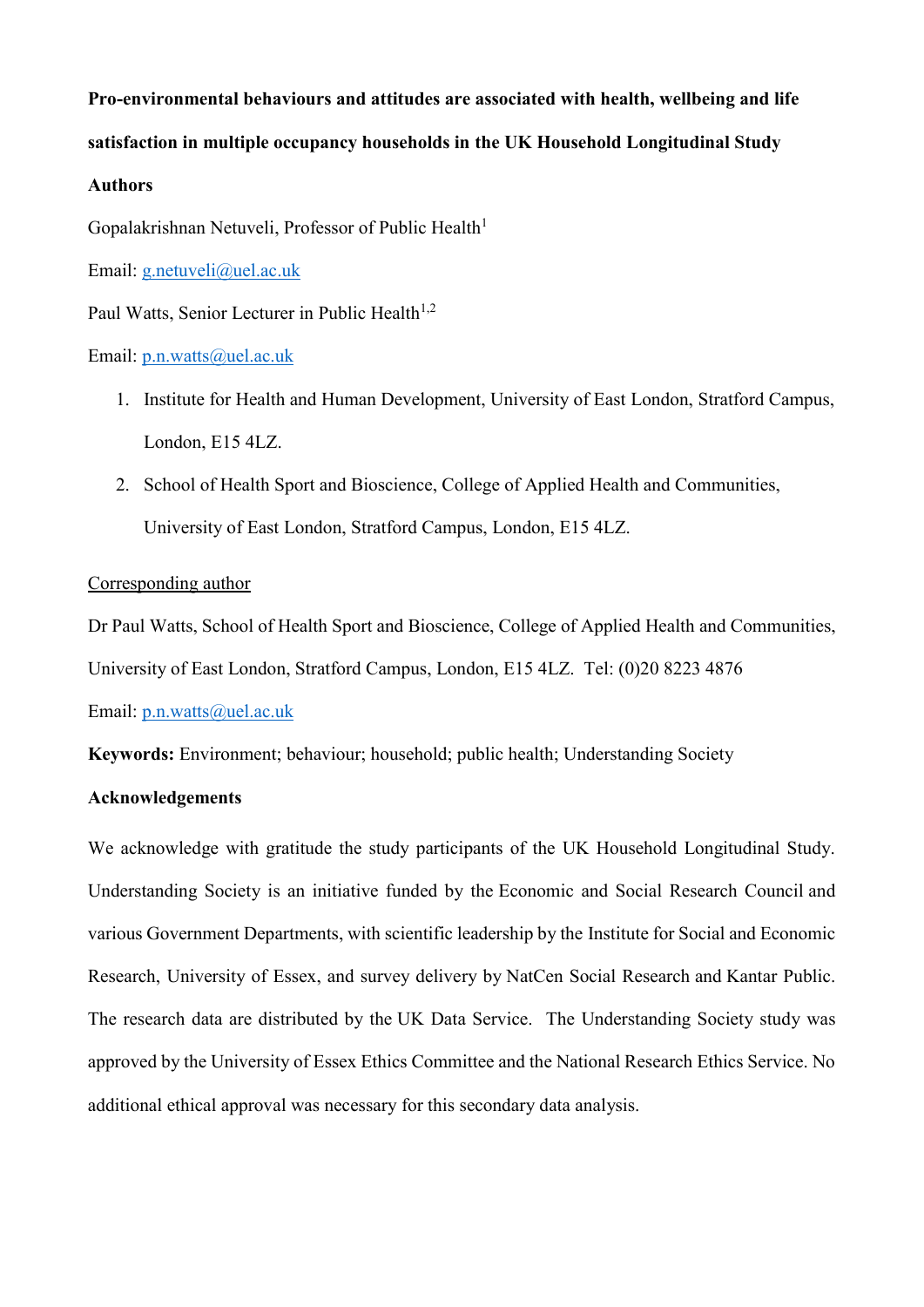**Pro-environmental behaviours and attitudes are associated with health, wellbeing and life satisfaction in multiple occupancy households in the UK Household Longitudinal Study**

## **Abstract**

Pro-environmental behaviours (PEBs) and attitudes (PEAs) may influence different domains of health and wellbeing through several mechanisms. The household plays an important role in this relationship, however, there is no previous research on household level PEBs, or the PEAs of other household members in relation to health and wellbeing. We used data from 22,427 people in 9,344 multiple occupancy households in the UK Household Longitudinal Study. Explanatory variables were household level PEBs, individual PEAs and PEAs of other household members. We used five common physical and mental health and wellbeing outcome measures. Household PEBs were associated with higher life satisfaction. Individual PEAs were associated with lower life satisfaction and worse mental health. PEAs of other household members were associated with higher physical health, mental health and life satisfaction scores for all outcome measures. Findings suggest that 'greener' households can produce a 'win-win' result for the environment and public health.

Keywords: environment; behaviour; attitudes; household; health.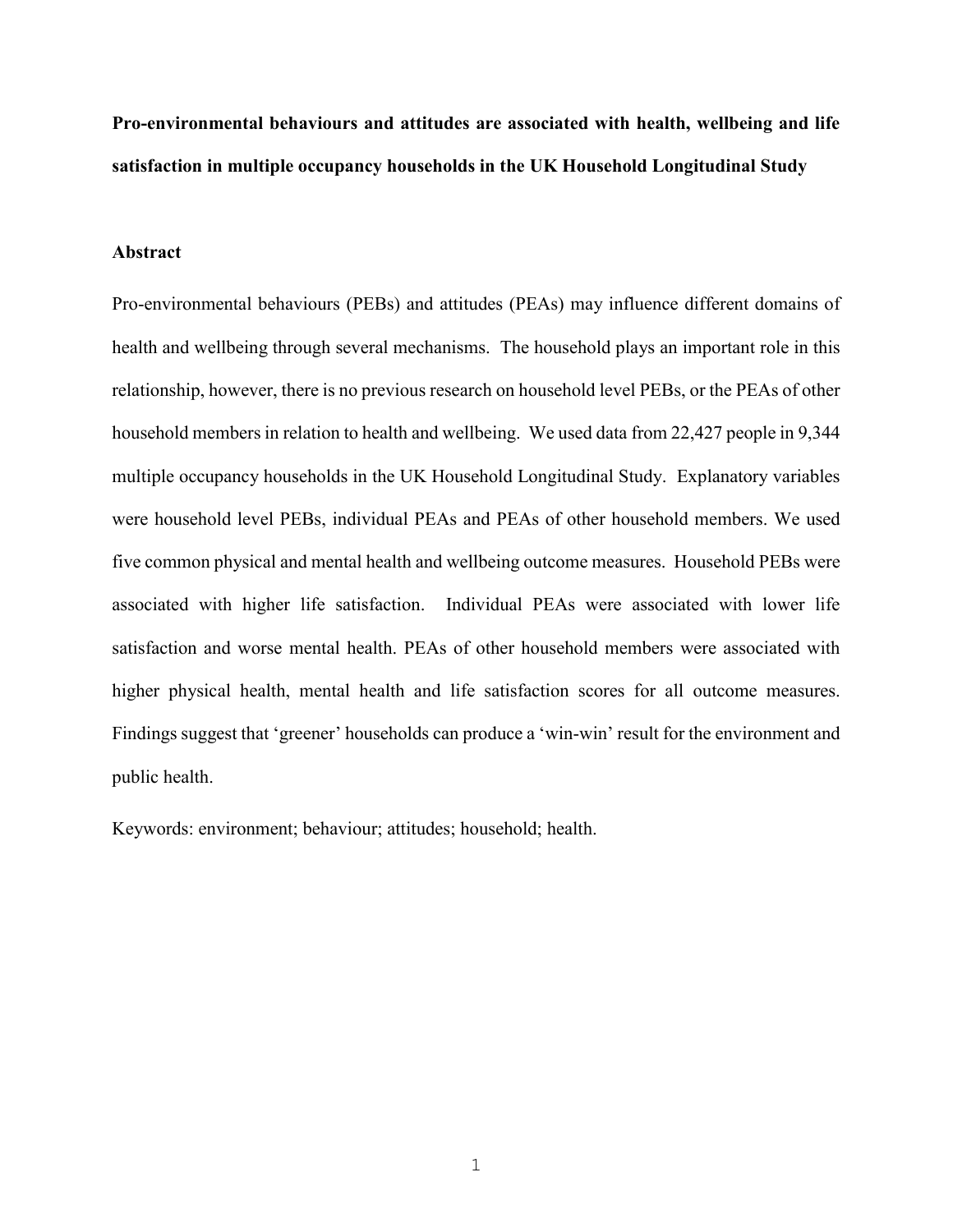#### **Introduction**

There is evidence from recent studies to suggest that pro-environmental behaviours (PEBs) such as recycling or minimising energy consumption are positively associated with wellbeing and life satisfaction, irrespective of whether they lead to positive changes to the environment (Verhofstadt et al. 2016; Schmitt et al. 2018). There is also evidence to suggest that the attitudes people hold towards the environment and perceptions of the influence that humans have on the environment are related to wellbeing and life satisfaction (Capaldi et al. 2014). However, studies have found differential associations between pro-environmental attitudes (PEAs) and wellbeing. PEAs that represent an enhanced connection to nature have been shown to be positively associated with wellbeing (Capaldi et al. 2014). However, concepts including 'climate grief' and 'ecological grief' have recently been used to describe potential negative associations between PEAs and wellbeing brought about by emotional responses to fear, recognition or actual experiences of climate change (Cunsolo and Ellis 2018; Cunsolo and Landman 2017).

Few studies examining the relationships between PEB/As and wellbeing have distinguished between hedonic and eudaimonic wellbeing (Venhoeven et al. 2013). Hedonic wellbeing is related to physical and emotional concepts such as pleasure attainment and pain avoidance, whereas eudaimonic wellbeing is related to feelings of virtue and meaningfulness and more conceptually close to aspects of mental health (Bošković and Šendula Jengić 2008). Evidence of positive associations between PEBs and wellbeing may be explained by increased eudaimonic wellbeing resulting from doing something meaningful or moral. However, Venhoeven et al. (2013) describe how PEBs could potentially be negatively associated with hedonic wellbeing as they often require effort and can be difficult or aggravating. In a similar way, PEAs that represent virtuous or meaningful attitudes may be related to eudaimonic wellbeing, whereas PEAs that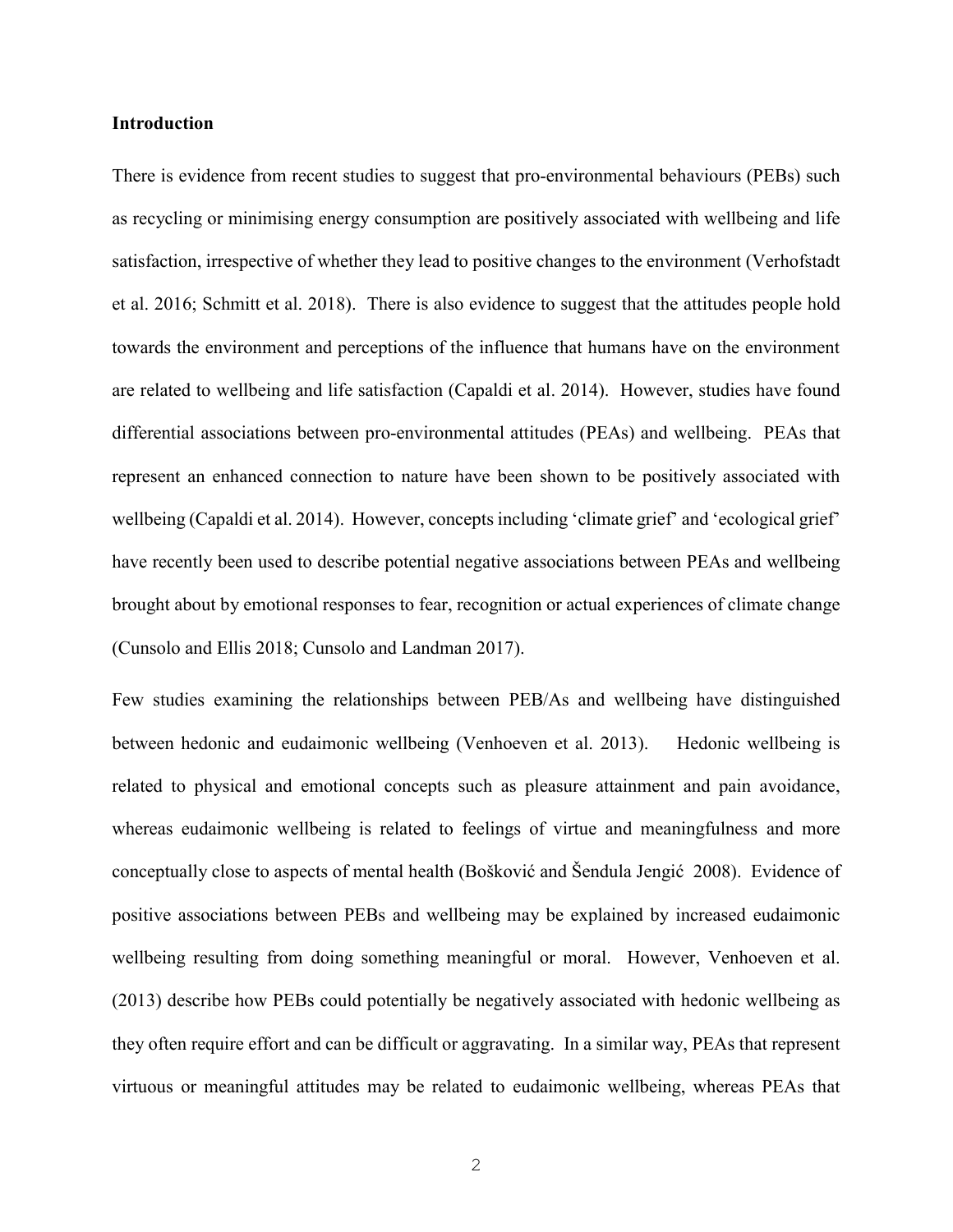represent perceptions of the influence that humans have on the environment may elicit negative emotions related to hedonic wellbeing, such as anxiety or grief (Cunsolo and Landman 2017). Previous studies have most frequently used single item measures of wellbeing that do not distinguish between hedonic and eudaimonic wellbeing, or measures of overall life satisfaction, which are conceptually closer to eudaimonic wellbeing (Diener and Biswas-Diener 2011). More detailed and conceptually distinct measures of physical and mental health and wellbeing may help to establish whether PEB/As are similarly or differentially associated with outcomes related to hedonic wellbeing (e.g. physical and mental quality of life, self-rated health) or outcomes related to eudaimonic wellbeing (e.g. mental health or life satisfaction). Furthermore, both hedonic and eudaimonic wellbeing are known to be associated with physical and mental health outcomes (Ryff and Boylan 2016), but previous studies have not examined whether associations between PEB/As and wellbeing also translate into commonly used measures of physical and mental health and wellbeing.

Previous research on PEBs has been dominated by a focus on the role of either the macro level (e.g. institutions or nations) or the micro level (individual people) and on relationships between behaviours at these levels and individual wellbeing. Research on PEAs has focussed almost exclusively on individuals at the micro level. Reid et al. (2010) argue that the household represents a meso level that has been neglected in research on PEB/As. This is because household members cannot be reduced to individual actors when they live in the same household and have shared resources and approaches to everyday living within the same house. PEBs such as sustainable energy use involve decisions that must be made at the household level. For example, a decision to install solar panels results in a change to the characteristics of the household, rather than the individuals living within it. Similarly, household recycling behaviour is usually a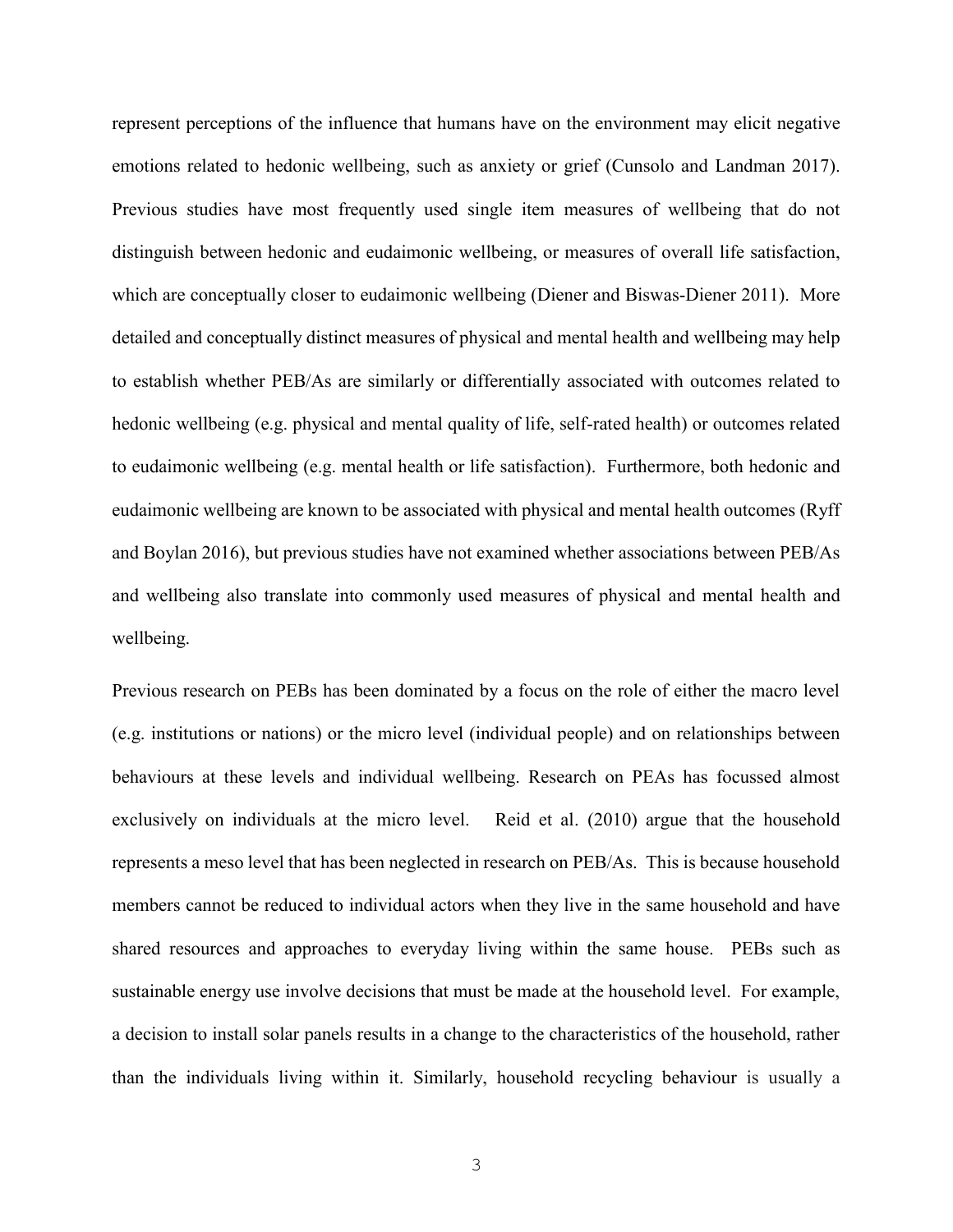collective decision as refuse is collected from households rather than individuals. Furthermore, individual PEBs can be different inside and outside the home. For example, an individual may recycle bottles at home as part of a collective household decision, but not in the workplace (Whitmarsh et al. 2018). Previous studies have been limited by measuring PEB/As only at the individual level, and therefore have sometimes conflated pro-environmental characteristics of households with PEBs of individuals (Toole et al. 2016).

In the following sections we first review the evidence on the relationships between PEBs and wellbeing and suggest how household level PEBs may be related to conceptually different measures of physical and mental health and wellbeing. Secondly, we review the evidence on PEAs and wellbeing and suggest how PEAs may be related differentially to measures of physical and mental health and wellbeing. We also suggest how the PEAs of other household members may influence physical and mental health and wellbeing outcomes.

# *Pro-environmental behaviours and physical and mental health and wellbeing*

Evidence from studies across several nations have identified a consistent positive association between PEBs and wellbeing or life satisfaction (Kasser 2017). For example, Schmitt et al. (2018) found in a Canadian sample that 37 out of 39 PEBs were positively associated with life satisfaction. Similarly, Binder and Blankenberg (2017) found that in a large representative sample of UK residents, PEBs including purchasing recycled items and switching off lights in rooms that aren't being used were positively associated with life satisfaction. Kasser (2017) reviewed 13 studies finding a consistent positive associations between PEBs and wellbeing or life satisfaction and suggested three possible explanations for these associations: i) PEBs may provide a direction and purpose to behaviour, fulfilling psychological needs satisfaction, and therefore leading to feelings of wellbeing and satisfactions with life; ii) the causal direction of the relationship may be opposite,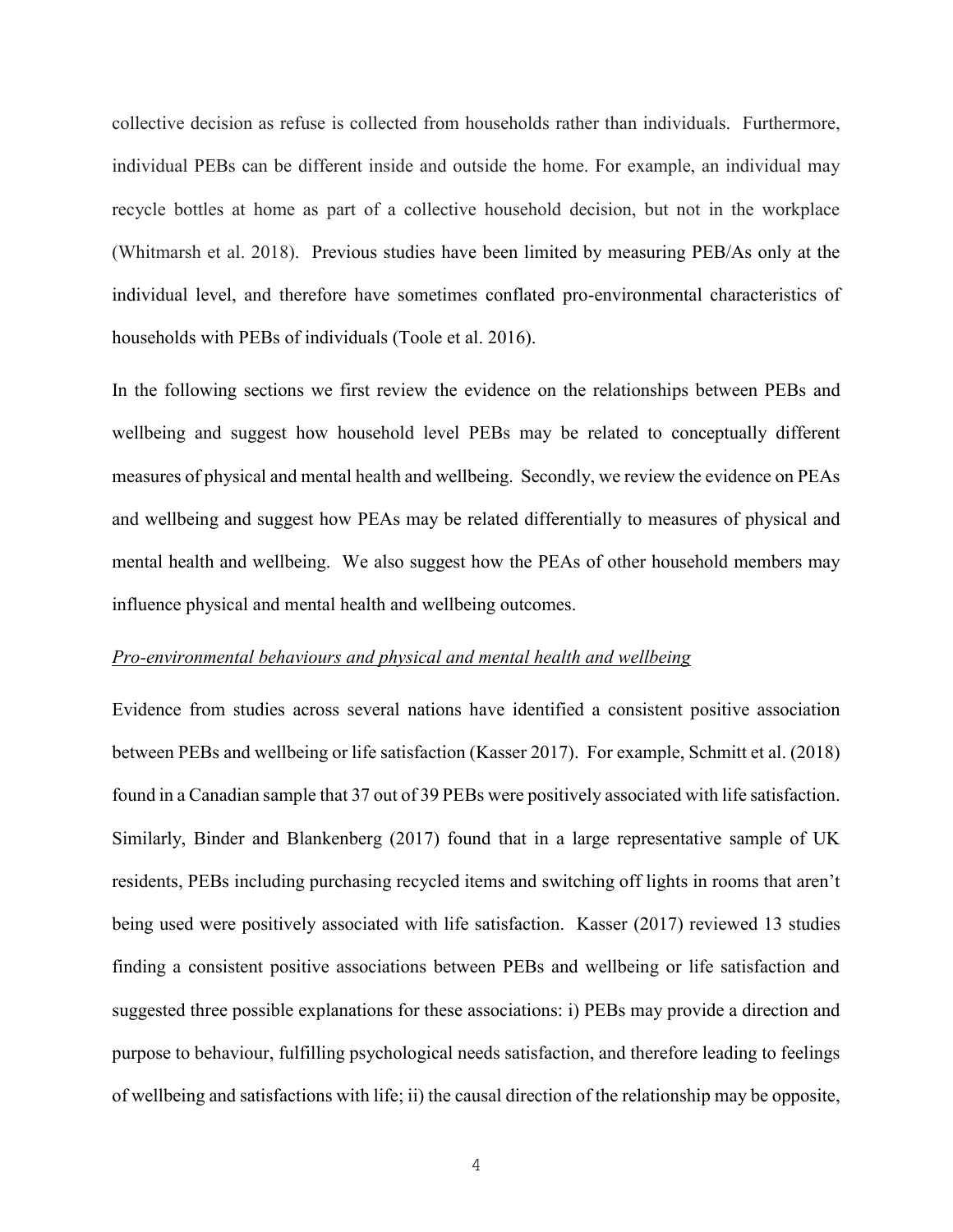such that feelings of wellbeing and satisfaction lead people to engage in more PEBs; iii) confounding factors such as mindfulness or intrinsic values cause both PEBs and feelings of wellbeing and satisfaction.

There is insufficient evidence from current studies to rule out the explanations of reverse causation or confounding, however, some authors have suggested plausible mechanisms through which PEBs may be causally associated with wellbeing and life satisfaction. Venhoeven et al. (2016) proposed that PEBs are inherently moral and are therefore more likely to elicit eudaimonic wellbeing. The authors found that PEBs were associated with positive emotions and this relationship was mediated by positive self-image. Similarly, Welsch and Kühling (2018) found that PEBs were associated with a positive self-image, which subsequently led to improved wellbeing and life satisfaction outcomes.

An alternative explanation for the positive impact of PEBs on wellbeing or life satisfaction is that they can promote social interaction. Schmitt et al. (2018) found that PEBs that involved a degree of social interaction or were more easily observed by others were the strongest predictors of life satisfaction. This may suggest that exhibiting PEBs that are observed by others more easily bring about the feelings of virtue or morality that make up eudaimonic wellbeing. Conversely, it may be that the element of social interaction involved in these PEBs provides the positive emotional responses described by hedonic wellbeing. Many leisure time activities that do not induce high carbon emissions can also induce wellbeing (Druckman and Gatersleben, 2019). Indeed, PEBs may also influence hedonic wellbeing because they require an element of physical activity that may result in positive physical and mental experiences (Lapa 2015).

There is no previous research on household level PEBs in relation to physical and mental health. As described above, household level PEBs will often require some form of collective decision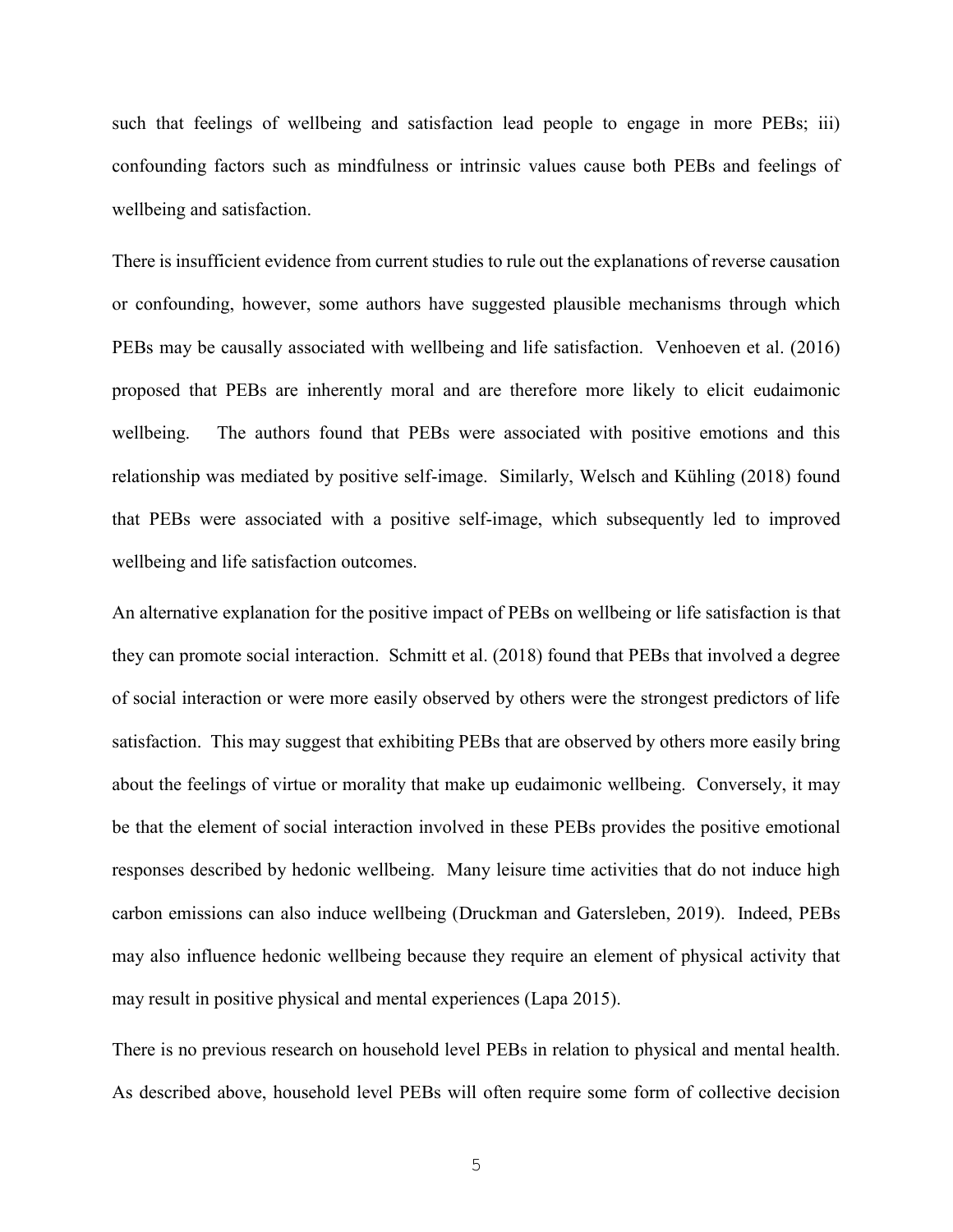making (such as a decision to recycle items) which is then followed by collective action on this decision. This process of collective decision making and collective action, especially as part of a shared routine, may bring about a sense of harmony and elicit positive emotional responses related to hedonic wellbeing (Stone and Mackie 2013). Furthermore, if PEBs contribute to positive dynamics including a sense of harmony, routine and collective action within households (especially within families), there is a substantial evidence base supporting the idea that these positive dynamics can influence mental and physical health through reduced stress and a framework for supporting health enhancing behaviours (Denham 2002). Furthermore, if participating in household PEBs such as recycling receives collective approval from household members, this may promote feelings of purpose or moral value that are related to eudaimonic wellbeing (Venhoeven et al. 2013). It is also possible that household level PEBs influence wellbeing through multiple mechanisms. Therefore, research on conceptually distinct measures of physical and mental health and wellbeing may help to establish whether household PEBs are associated similarly or differentially to outcomes related to hedonic wellbeing (e.g. physical and mental quality of life, self-rated health) or outcomes related to eudaimonic wellbeing (e.g. mental health or life satisfaction).

#### *Pro-environmental attitudes and physical and mental health and wellbeing*

Attitudes that people hold towards the environment and perceptions of the influence that humans have on the environment have been shown in multiple studies to be associated with wellbeing and life satisfaction (Capaldi et al. 2014). Capaldi et al. (2014) argue that pro-environmental attitudes, perceptions of one's influence over the natural environment and emotional feelings about the environment are expressions of a single construct: subjective connection to nature. Tam (2013) demonstrated empirically that pro-environmental attitudes, including commitment to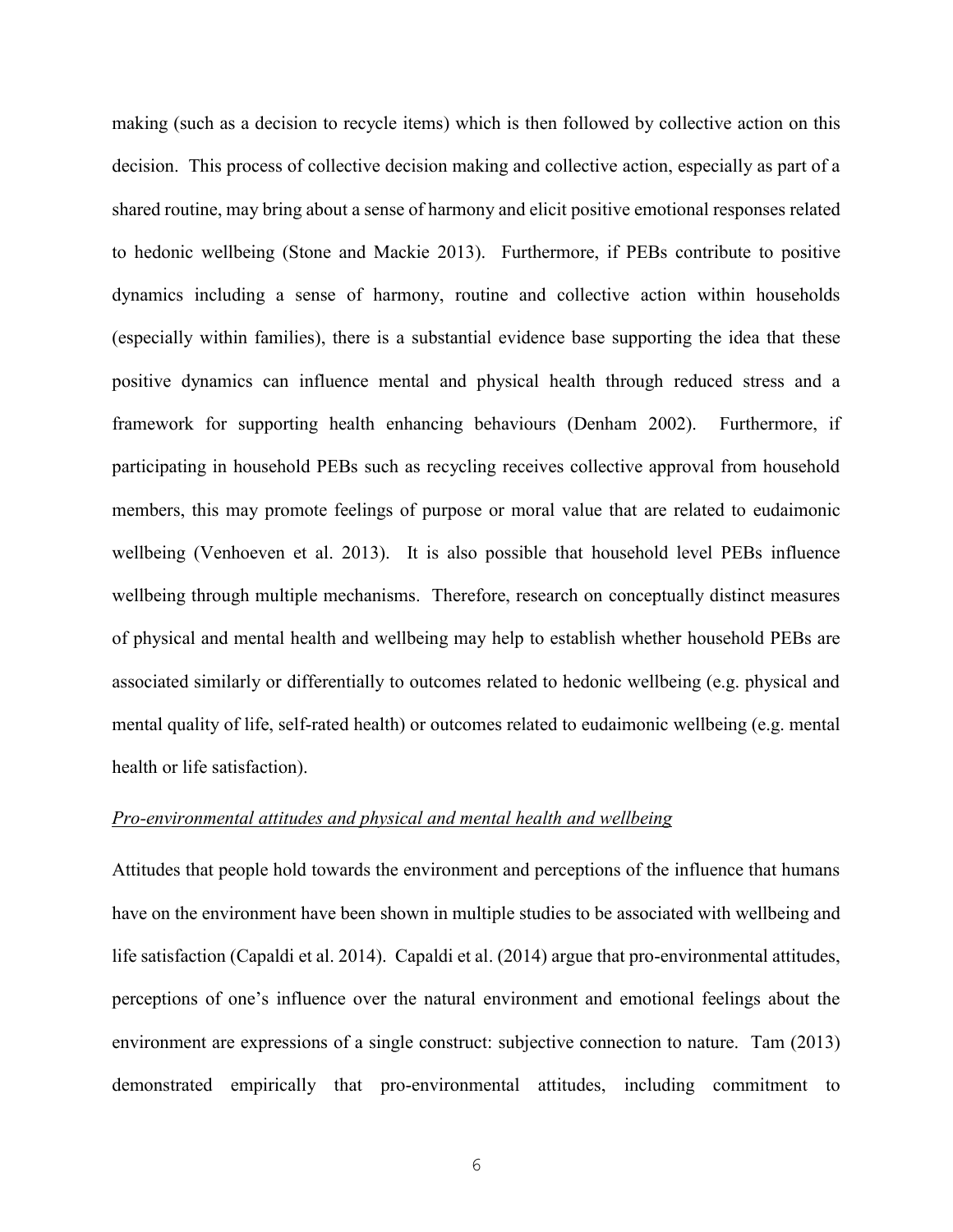environmental issues, perceptions of one's individual connection to the environment, and perceptions about the role humans play in environmental sustainability are strongly correlated and part of this same construct. A meta-analysis of 30 studies by Capaldi et al. (2014) found that subjective connection to nature, often expressed through positive attitudes towards the environment, is associated with subjective wellbeing. The overall effect size in this study was small, but the strongest relationships were found between nature connectedness and positive affect, vitality, and life satisfaction.

In a study of a large UK sample, using the UK Household Longitudinal Study, Binder and Blankenberg (2017) found that a positive environmental self-image was a better predictor of life satisfaction than pro-environmental behaviours. These findings are helpful in explaining the relationship between PEAs and life satisfaction, even when PEAs do not necessarily lead to PEBs. Interestingly, Binder and Blankenberg (2017) also found that expressing a desire to do more for the environment was negatively associated with life satisfaction. This suggests that proenvironmental self-image may promote life satisfaction, whereas wanting to do more has a negative impact on life satisfaction. The finding that PEAs are positively associated with life satisfaction is consistent with a study by Welsch and Kühling (2018) who found in a study of 35 countries that pro-environmental self-image was consistently associated with life satisfaction and that this association was amplified when PEAs were socially normative.

Binder and Blankenberg's (2017) finding that 'wanting to do more' is associated with reduced life satisfaction may relate to the growing literature suggesting that fear or recognition of climate change or environmental problems may elicit negative emotions (Cunsolo and Ellis 2018). This negative emotional response has variously been described as 'climate grief', 'ecological grief' and 'climate anxiety' (Cunsolo and Landman 2017). However, there is insufficient evidence from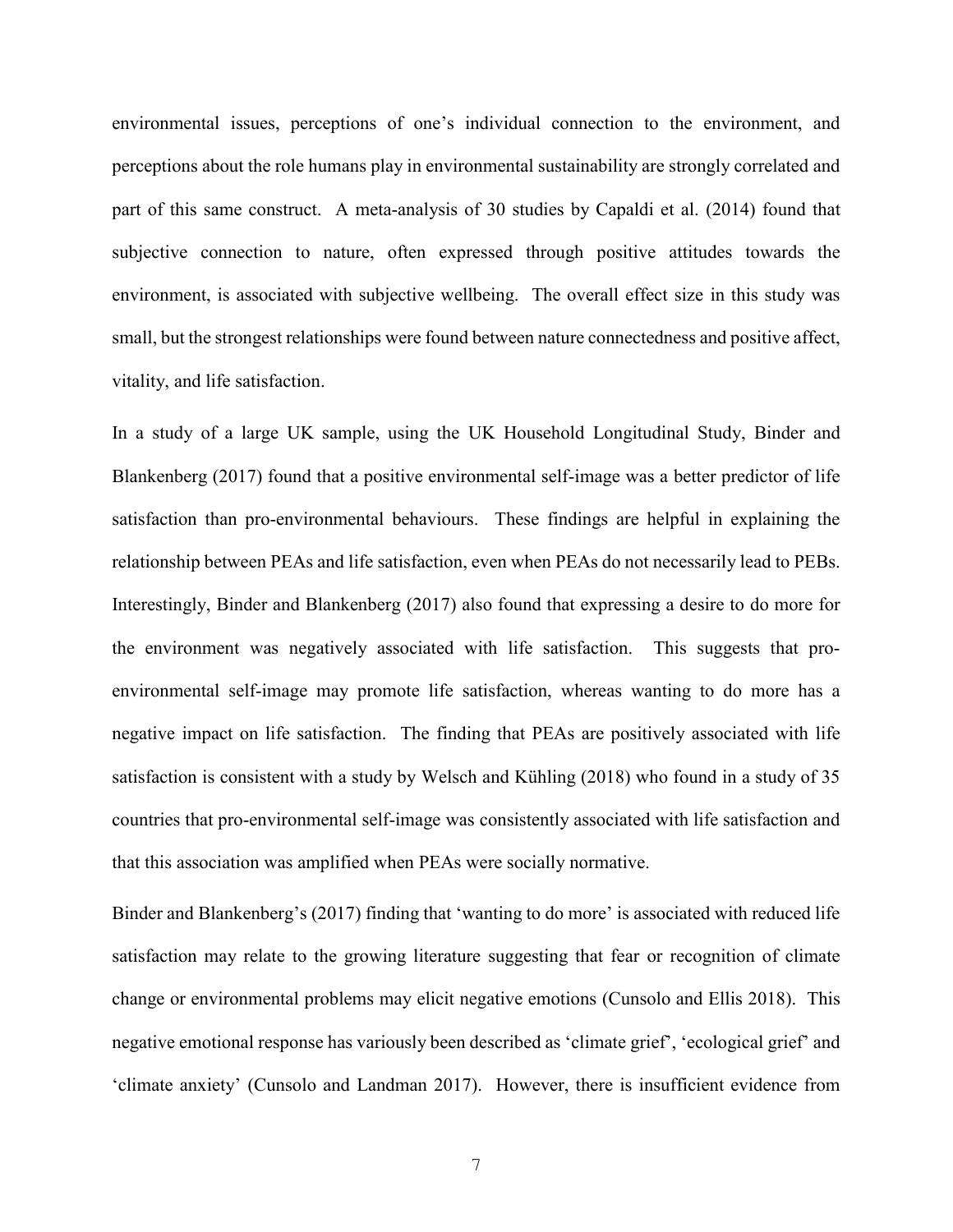previous studies to suggest that fear or recognition of climate change or environmental problems leads to measurable associations with mental health and wellbeing outcomes. Furthermore, it is not known whether experiencing 'climate grief' has an impact on mental and physical health outcomes in the same way as other experiences of grief, such as following a bereavement (Ott 2003; O'Connor 2019). If associated positively or negatively with health and wellbeing, individual PEAs may also influence relationships between household PEBs and health and wellbeing, especially if there is discordance between an individual's attitudes and perceptions regarding climate change and the collective PEBs in the household they live in.

Households also play an important role in PEAs because a household is not only a physical unit of living, it is also socially connected unit. Households with multiple occupants are social groupings in which identities and bonds are formed and places where emotions are invested in and expressed (Gibson et al. 2011). The pro-environmental attitudes held and expressed by occupants of the same household may form a collective identity in which important beliefs and emotions are invested. The pro-environmental attitudes of the people an individual lives with may therefore be an important influence on their health, wellbeing and life satisfaction. If pro-environmental attitudes are harmonised within a household, socially normative beliefs may be reinforced and supported, potentially leading to positive impacts on eudaimonic wellbeing. Conversely, if PEAs within a household are discordant, this may be stressful for household members and impact physical and mental quality of life (Denham 2002). PEAs of other household members may therefore influence the relationship between individual PEAs and physical and mental health and wellbeing.

#### *Beyond measures of general wellbeing and life satisfaction.*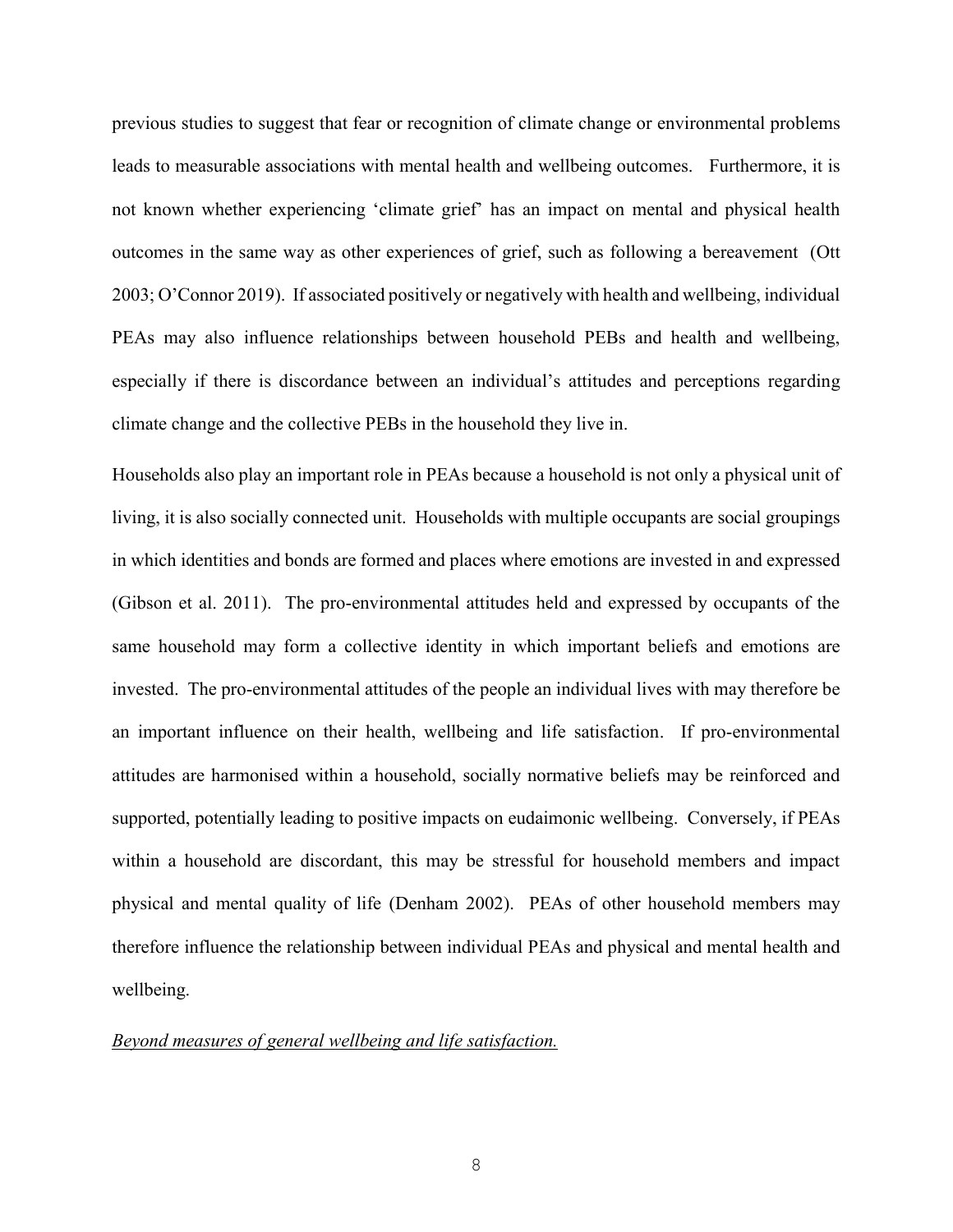The focus of the previous research described above has been on the relationship between PEB/As and measures of subjective wellbeing, with most studies using a measure of life satisfaction. Life satisfaction is an important general measure of subjective wellbeing and because of known associations between life satisfaction and physical and mental health outcomes, life satisfaction is increasingly used as a key outcome measure for public policy studies (Cheung and Lucas 2014). However, we have suggested how PEB/As may relate differently to domains of wellbeing, mental health and mental and physical quality of life. There is no previous research on whether associations between PEB/As and life satisfaction translate into associations with these physical and mental health outcomes.

Life satisfaction is a subjective measure of overall life circumstances and is therefore a measure of personal judgement or acceptance of these circumstances and more closely related to eudaimonic wellbeing (Diener and Biswas-Diener, [2008\)](https://www.tandfonline.com/doi/full/10.1080/17439760.2011.584548). Quality of life measures and validated measures of health status are different from life satisfaction measures in that they seek to measure specific concepts in a way that individuals can be compared on the same set of criteria (Lins and Carvalho 2016). Furthermore, quality of life is known to have specific, measurable domains, of which physical quality of life and mental quality of life are the principle domains (Jenkinson 1999). These physical and mental quality of life measures are more closely conceptually related to hedonic wellbeing. It would be of value to policy makers and health planners to know if associations between PEB/As and life satisfaction are purely reflective of subjective assessment of life circumstances or whether these associations are consistent with specific and measurable quality of life domains and validated measures of mental health status. Research into the relationship between PEB/As and validated measures representing components of hedonic wellbeing (e.g. physical and mental quality of life and self-rated health) or measures related to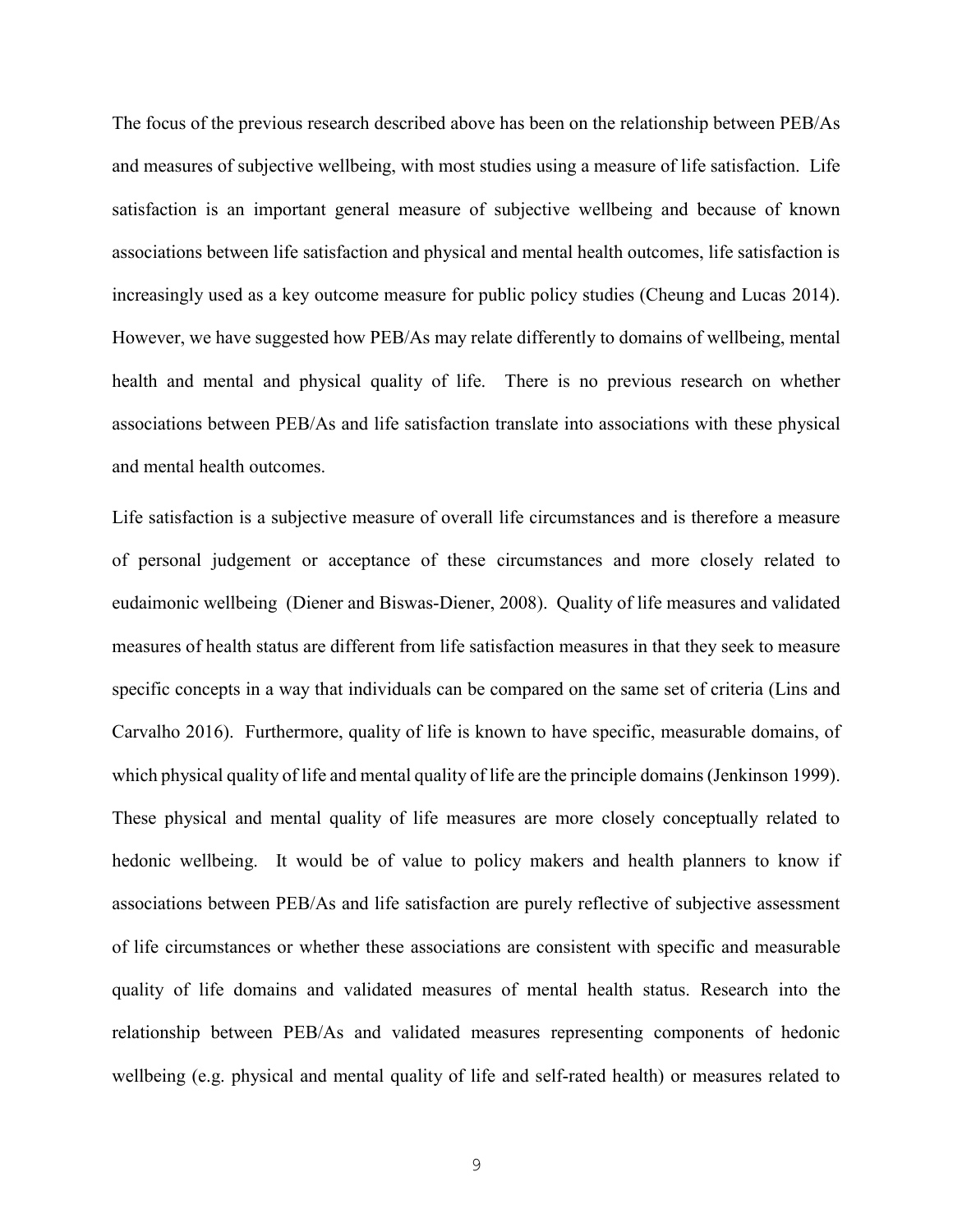components of eudaimonic wellbeing (e.g. mental health or life satisfaction) would help to elucidate the mechanisms though which PEB/As influence general measures of wellbeing and life satisfaction.

Due to the limitations of datasets used in previous studies, there is no previous research distinguishing between the impact of household PEBs and the impact of individual PEAs on physical and mental health and wellbeing. Nor have previous studies examined the impact of PEAs of other household members, which may plausibly be important to health and wellbeing, given what is known about the positive impact of PEBs that involve social interaction and are motivated by social norms (Schmitt et al*.* 2018).

A further limitation of previous research is the substantial variation in measures of PEB/As in these studies and some inconsistency in the findings across several studies. Much of this previous research has been limited by a lack of high quality, representative data sets on both PEB/As and measures of health and wellbeing (Lenzen and Cummins 2013). With the notable exception of Binder and Blankenberg (2017), many of these previous studies are limited by their use of small unrepresentative datasets (Howell et al. 2011; Venhoeven et al. 2016). The research we present in this paper uses data from the UK Household Longitudinal Study (UKHLS), also known as 'Understanding Society' (University of Essex 2018). Binder and Blankenberg (2017) analysed data from the same study, but it is important to note that the research we present in this paper is different from that conducted by Binder and Blankenberg (2017) in the following ways: i) We focus on household level PEBs rather than individual level PEBs; ii) We focus on a broader set of PEAs, including perceptions of human influences on climate change; iii) In addition to life satisfaction we use four distinct measures of physical and mental health and wellbeing that may, through mechanisms we have described, be differentially associated to PEB/As.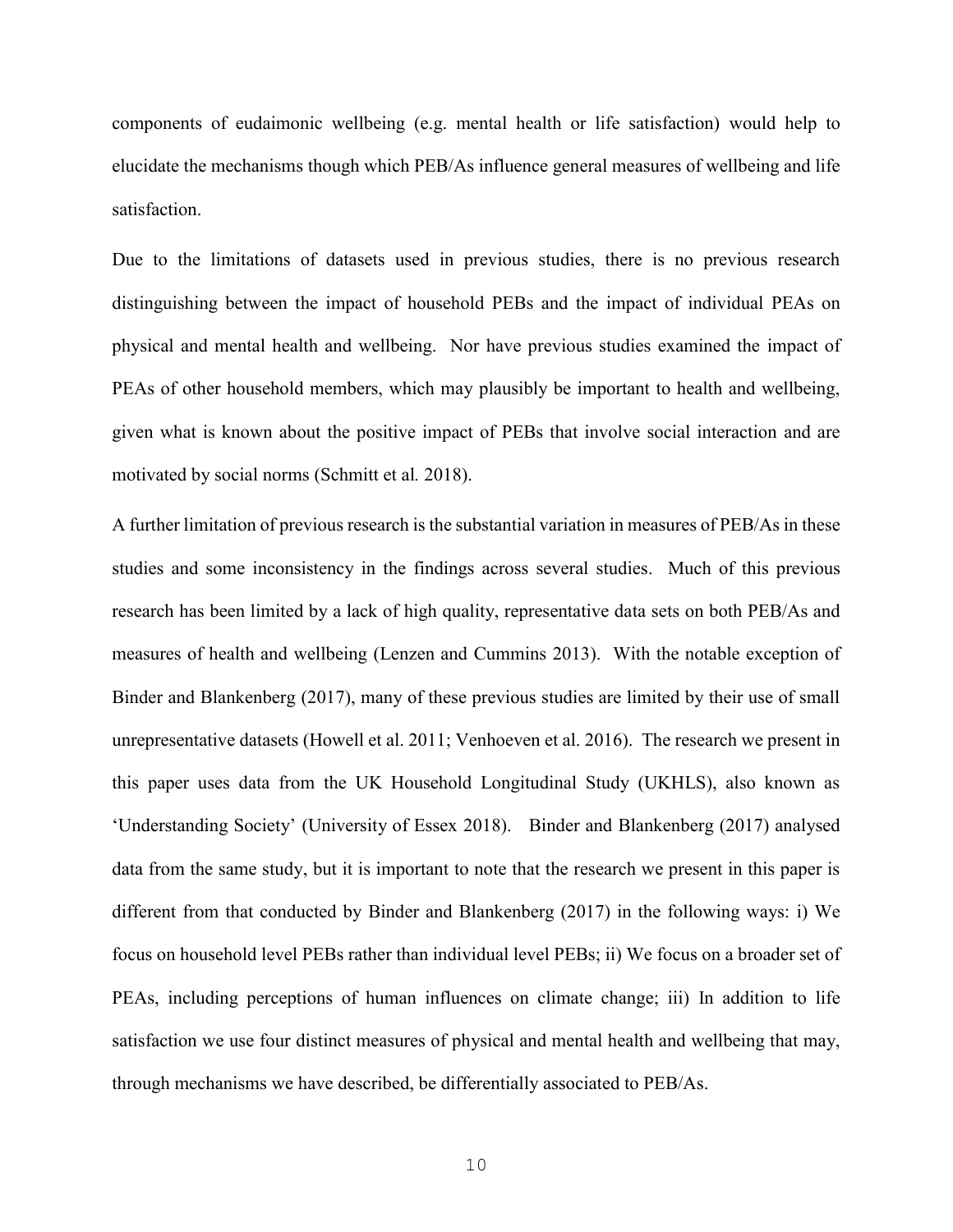The UKHLS provides a unique opportunity to overcome limitations of previous studies and extend previous research to examine the physical and mental health impacts of pro-environmental behaviours and attitudes for households and individuals simultaneously. The Understanding Society dataset provides the opportunity to examine measures of physical and mental health and life satisfaction in the same study to investigate the following research questions:

1) Are household level pro-environmental behaviours associated with occupant health, wellbeing and life satisfaction?

2) If such a relationship exists, is it explained by individual pro-environmental attitudes?

3) Are individual level pro-environmental attitudes and pro-environmental attitudes of other household members associated with occupant health, wellbeing and life satisfaction?

4) What proportion of the variance in outcome measures can be attributed to the individual level, household level and postcode level?

#### **Materials and Methods**

#### **Data Source**

The UKHLS is a longitudinal survey with a nationally representative sample of 40,000 households in the UK. The UKHLS includes multiple measures of social, psychological and environmental characteristics as well as commonly used measures of health and wellbeing, allowing interdisciplinary research. The UKHLS differs from many other panel studies because at each survey wave comparable data is collected from all individuals (aged 16 or above) living within the same household. If original sample members at the first survey wave moved address by wave 2, they would be surveyed at their new address along with all other eligible household members living at the new address. This household focus allows analyses of influences on health at the household level as well as the individual level and analyses of interrelationships between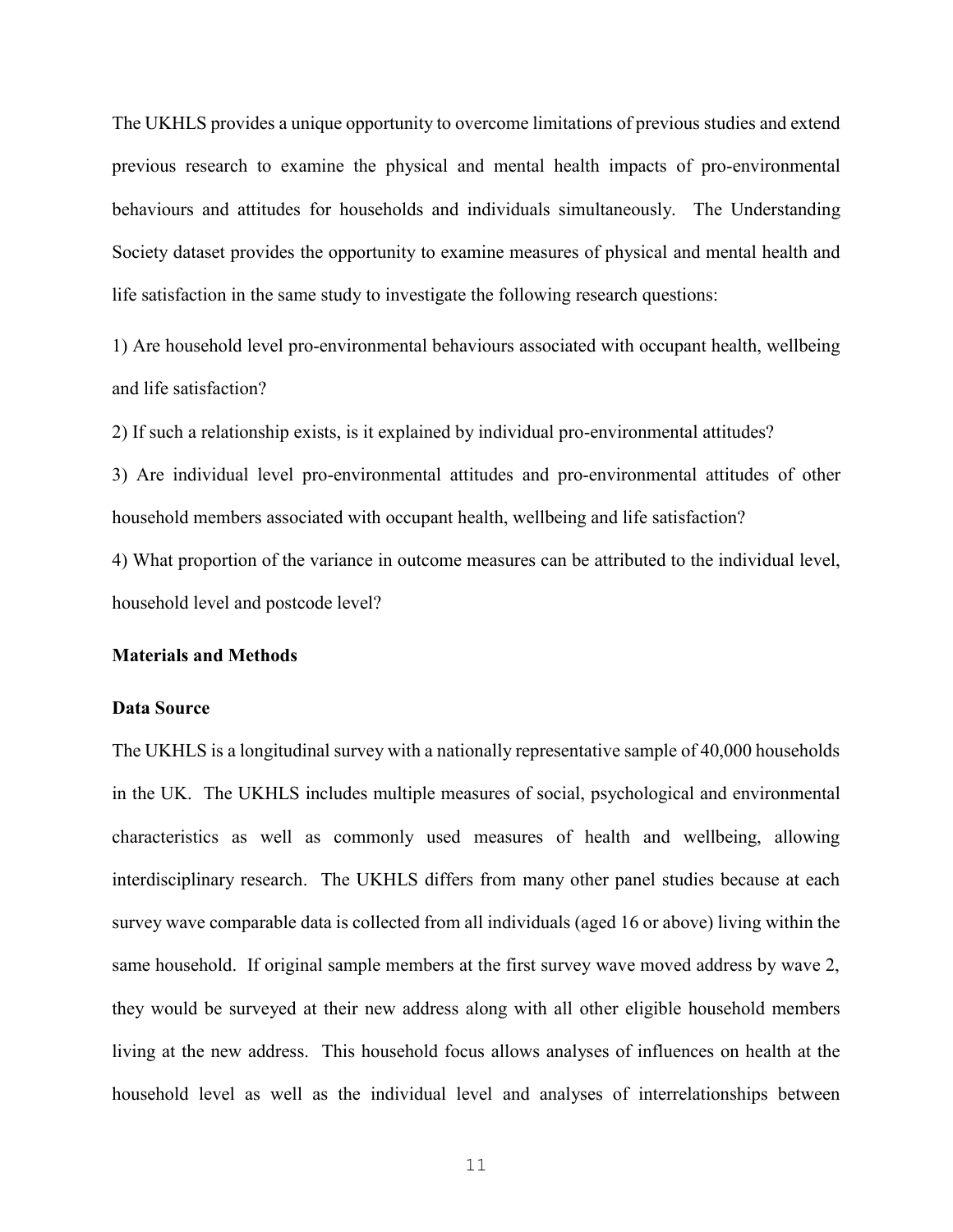participants within households. Detailed information on the sampling, recruitment and data collection methods used by the UKHLS are available in previous publications (Mcfall et al*.* 2013). The analyses in this paper are based on the UKHLS General Population Sample (GPS), a sample of households drawn randomly from stratified clustered postcode sectors in the UK. Participants (aged 16 or above) from households in the GPS provide information annually on household and individual characteristics. Responses to questions on household characteristics, including proenvironmental behaviours such as household recycling, are provided by one household member. Our analyses were restricted to the unweighted GPS, which has been shown to be broadly demographically and geographically representative of the UK population (compared to 2011 census data), though males are slightly under-represented (Petersen and Rabe 2013). We excluded single-occupancy households from the analyses as this was necessary to allow the investigation of PEAs of other household members in this sample. Data on PEB/As and health outcomes were not available at the same survey wave. We therefore selected a final sample of participants who had complete data on all PEB/As at wave 1 (2009) and health and wellbeing outcomes at wave 2 (2010), resulting in a sample of 22,427 people in 9,344 households.

## **Variables**

#### *Explanatory variables (Wave 1 - 2009)*

*a) Household Pro-Environmental Behaviour:* We created a household PEB score for each household by combining items on household energy use and recycling behaviour (see table 1). These items are taken from the household interview component of the UKHLS which is completed by just one of the household members. The household energy use items represent physical characteristics of households that are pro-environmental because they reduce energy expenditure. Energy use items such as solar panels are considered household level because they represent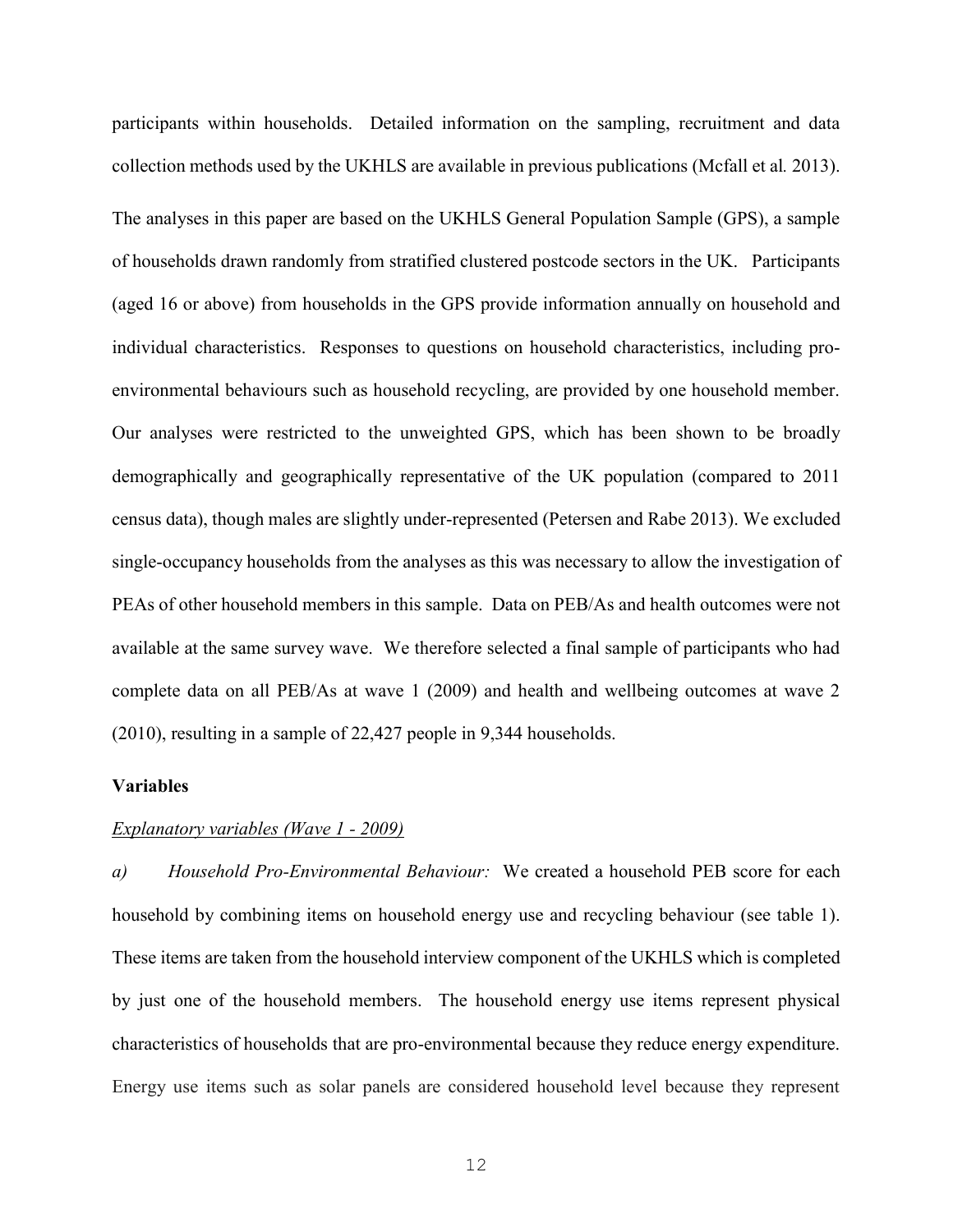characteristics of households rather than individuals. The recycling behaviour items are considered household level as household recycling is usually a collective decision and refuse is collected from household rather than individuals. We generated the household PEB score by summing all items on energy use and recycling and rescaling the total to a score ranging between 0 and 1. We have not included an individual level PEB measure as individual PEBs can be different inside and outside the home. For example, an individual may recycle bottles at home, but not in the workplace (Whitmarsh et al. 2018).

*b) Individual Pro-Environmental Attitudes*: We created an individual PEA score for all individuals based on responses to eleven statements on attitudes towards environmental issues (see table 1). These statements were adapted from the New Ecological Paradigm Scale (Dunlap et al. 2000) which has been developed and revised drawing on environmentalism research since the 1970s. The statements are designed to represent generalised beliefs about the environment and to capture fundamental beliefs and attitudes towards the relationship between humans and the environment. Further information about the use of these items in the UKHLS are available elsewhere (Lynn and Longhi 2011). We combined the responses to statements into factor scores using confirmatory factor analysis (CFA). CFA is statistical method used to produce latent variables based on the correlations between measured items (Gallagher and Brown 2013). The CFA produced a latent factor score for PEAs ranging from 0 to 1 for each individual respondent (Distefano, Zhu and Mîndrilă 2009). A higher latent PEA score based on these statements represents stronger beliefs that humans can influence the balance of nature and environmental problems such as climate change (Dunlap et al. 2000). The factor loadings for each item are reported in table 1.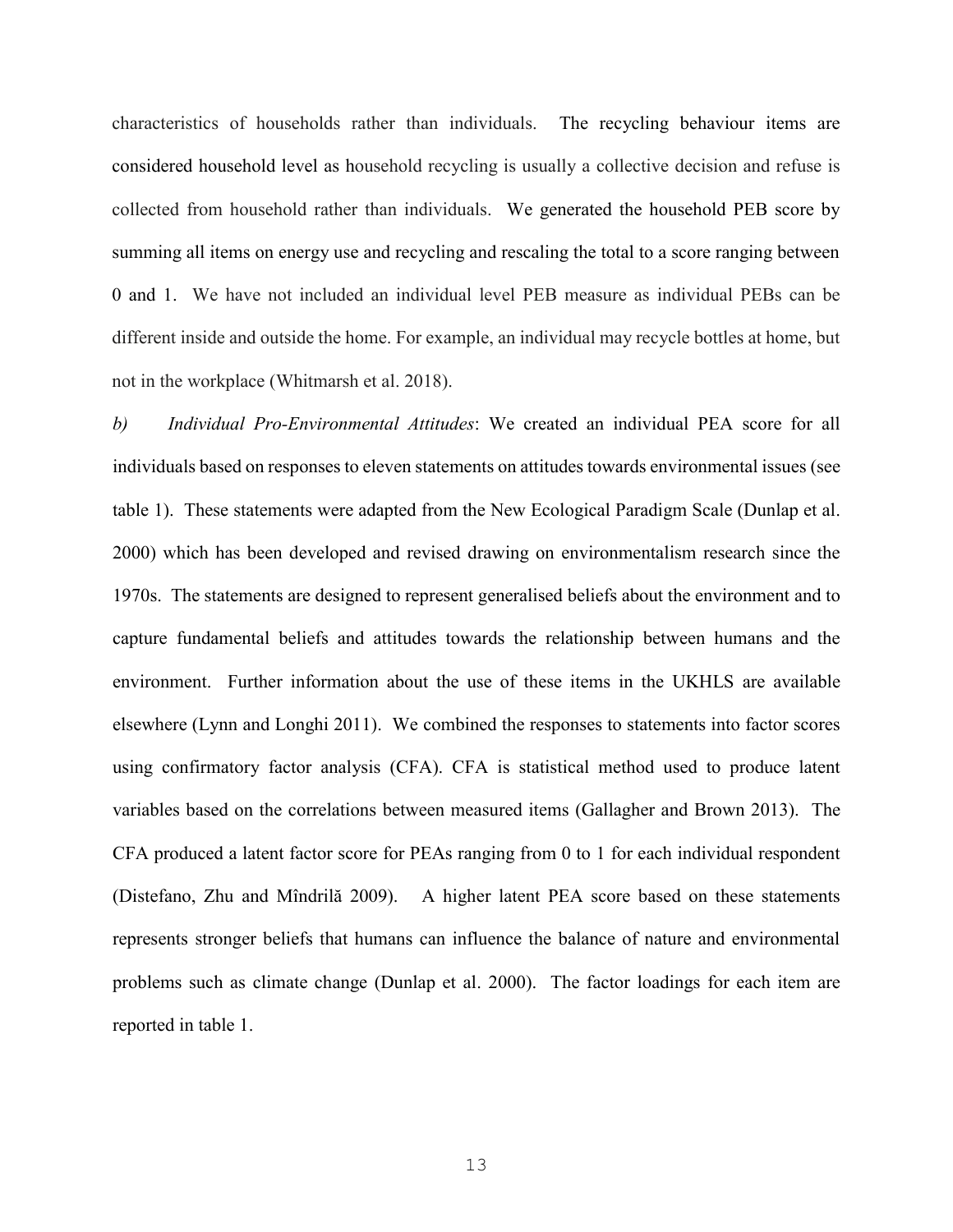*c) Pro-Environmental Attitudes of other household members*: We generated the score for PEAs of other household members by taking the mean of the individual PEA scores for all other individuals living in the same household. For example, in a household containing three individuals (individual 1, 2 and 3), the score for 'PEAs of other household members' would be calculated separately for the three members. In this household: the score for individual 1 would be the mean PEA score of individual 2 and 3; the score for individual 2 would be the mean PEA score of individual 1 and 3, and; the score for individual 3 would be the mean PEA score of individual 1 and 2. There was a weak positive correlation between individual PEAs and PEAs of other household members (Pearson correlation coefficient 0.09, p<0.001).

## *Health and Wellbeing Outcomes (Wave 2 - 2010)*

We selected five commonly used measures of health and wellbeing as outcome measures. As there is little previous research on this topic, we selected outcome measures to cover broad definitions of physical health, mental health and subjective wellbeing that are commonly used and valued by health planners, policy makers and the public. The selected measures include well validated scales representing physical and mental health and single item measures of subjective wellbeing. The outcome measures are described below, and measurement details are presented in Table 1.

*a) Life satisfaction:* Self-reported life satisfaction is an important measure of subjective wellbeing and is the most commonly used outcome measure in previous research on PEB/As in relation health and wellbeing. Subjective wellbeing is a broad overarching concept that relates to one's cognitive and affective evaluation of their own life. Life satisfaction is a component of subjective wellbeing that assesses whether a person is happy with their life (Diener et al. 2002)

14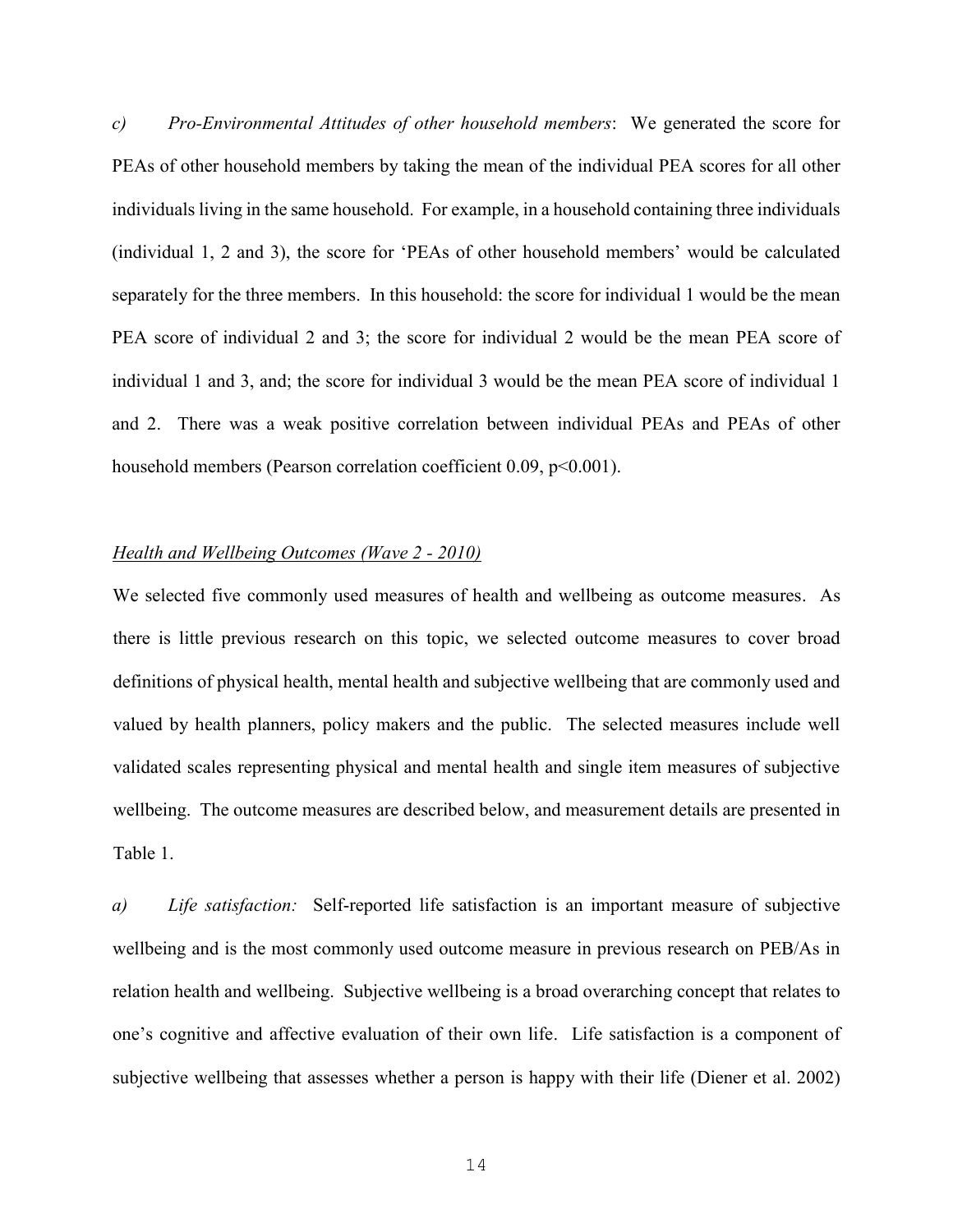and is conceptually closer to eudaimonic wellbeing (Diener and Biswas-Diener 2011). Life satisfaction has consistently been shown to be associated with positive life outcomes including health and income, and for this reason is increasingly used as a key outcome measure for public policy studies (Cheung and Lucas 2014). We used a single item measure of life satisfaction that has been shown to perform equally as well as multiple item measures (Cheung and Lucas 2014).

*b) Self-rated health:* Subjective reports of health status are simple measures that are increasingly used by policy makers and health planners as an efficient method of identifying those with the greatest health needs (DeSalvo et al. 2006). Self-rated health has been shown to consistently and strongly predict mortality from all causes after controlling for social, demographic, biological and behavioural characteristics (Mavaddat et al. 2014). It is thought that this predictive power is an indicator of underlying disease, awareness of symptoms, or characteristics that may influence future health outcomes (Mavaddat et al. 2014). We used a 5 point Likert scale to measure self-rated health, dichotomised as *'excellent/very good'* vs *'good/fair/poor'*;

*c) Mental health*: We measured mental health using the 12-item version of the General Health Questionnaire (Goldberg 1997). The General Health Questionnaire is one of the most commonly used measures of mental health status and has been shown to be valid and reliable in a variety of populations in both clinical and community settings worldwide (Jackson 2007). The questionnaire includes 12 items designed to measure mental health problems, and their severity in the preceding four weeks. Items include questions about negative mental health experiences such as *'have you felt constantly under strain?'* and questions about positive mental health experiences such as *'all things considered have you been feeling reasonably happy?*'. All items have Likert scale responses (*less than usual / no more than usual / rather more than usual / much more than usual*)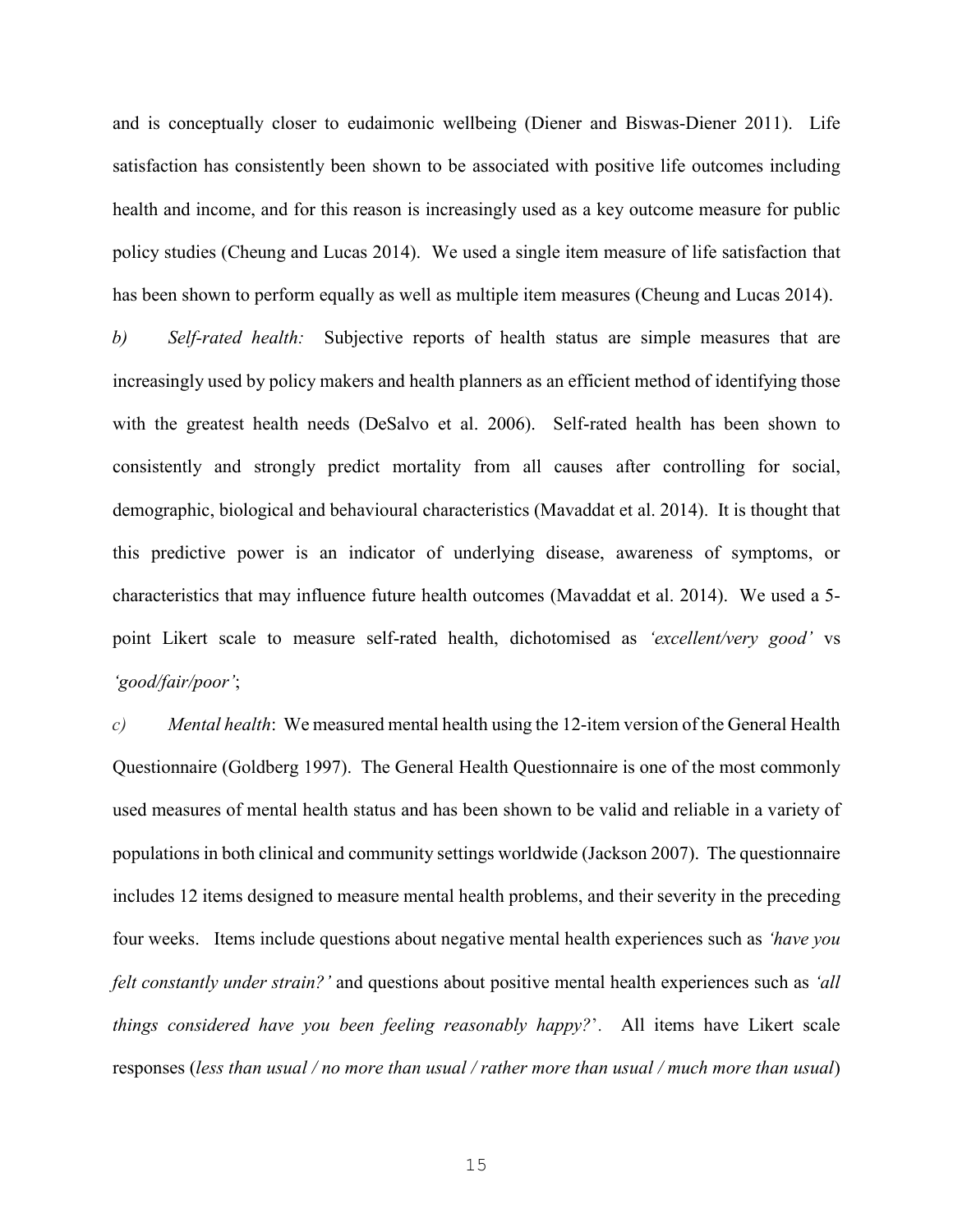which are scored 0 to 3 for negative items and the reverse for positive items, resulting in a 36 point scale (Goldberg 1997).

*d) Physical Quality of Life*: Participant reported quality of life is recognised as an important measure of how people feel in relation to a variety of health conditions, symptoms and diseases (Carr and Higginson 2001). Subjective physical quality of life has become a standard outcome measure in healthcare and community settings (Lam 2010) and patients often find that quality of life measures relate more to their experience than narrow physical and biological markers of health (Matcham et al. 2014). For policy makers, quality of life measures are valued as they can be used to demonstrate the value of health interventions beyond clinical outcomes (Contopoulos-Ioannidis et al. 2009). The 12-item Short Form Health Survey is one of the most common quality of life measures and has been used in over 9000 studies (Lins and Carvalho 2016). The physical component summary of the survey (Jenkinson et al. 1999) covers items including physical functioning, pain, discomfort, and general health giving a total score ranging from 0 (for worse health) to 100 (best possible health as measured by the questionnaire).

*e) Mental Quality of Life:* Health related quality of life is multidimensional with many studies demonstrating that there is a mental component of quality of life that is distinct from physical quality of life (Jenkinson et al*.* 1999). Mental quality of life includes components such as emotional wellbeing, vitality, happiness and depression (Lam 2010). Policy makers and health planners value mental quality of life for the same reasons that physical quality of life is valued (Lins and Carvalho 2016). We used the mental component summary of the 12-item Short Form Health Survey, with items including energy, vitality, social functioning and mental health producing a score ranging from 0 to 100 (Jenkinson et al. 1999).

*Covariates*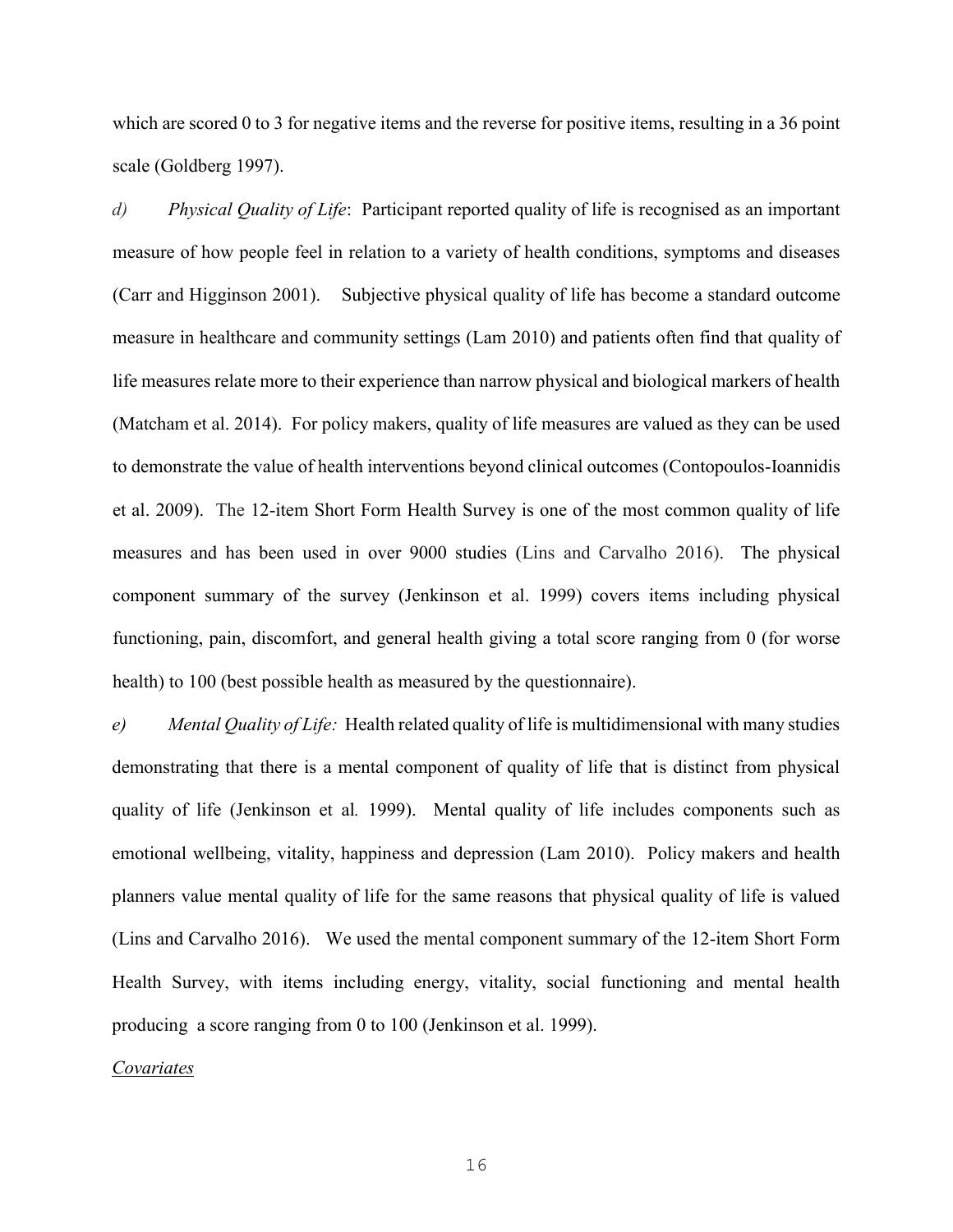We included key individual level covariates (age, sex, social class and education) based on their known influence on health, wellbeing and pro-environmental behaviours and attitudes (see table 1 for measurement details). We also included a measure of household income on the basis that participants with better health outcomes are more likely to live in high-income households and some pro-environmental household characteristics may be influenced by income. Household size (number of occupants) was included as a covariate on the basis that the measures of household PEBs and PEAs of other household members are influenced by household size.

#### **Data Analysis**

We used three level mixed effects multilevel regression models to analyse associations between PEB/As and outcomes measures. The three levels of the models were: 1) Individual; 2) Household; and, 3) Primary Sampling Unit (PSU – Postcode Sector). Multilevel linear regression models were used for all outcomes except self-rated health, where we used multilevel binary logistic regression models. In these models, the household and PSU were entered as random effects.

We first used unadjusted models to examine separately the relationships between the household PEB score, individual PEA score, other household members PEA score and each outcome measure (Model 0). To provide information to answer research question 1 (*Are household level proenvironmental behaviours associated with occupant health, wellbeing and life satisfaction?*), we used a model examining the relationship between household PEB score and outcome measures adjusted for covariates (Model 1). The household PEB variable was entered as a household level variable in the multilevel model because each individual within the same household has the same value on this variable. To answer research question 2 (*If a relationship between PEBs and outcome measures exists, is it explained by individual pro-environmental attitudes?*), we then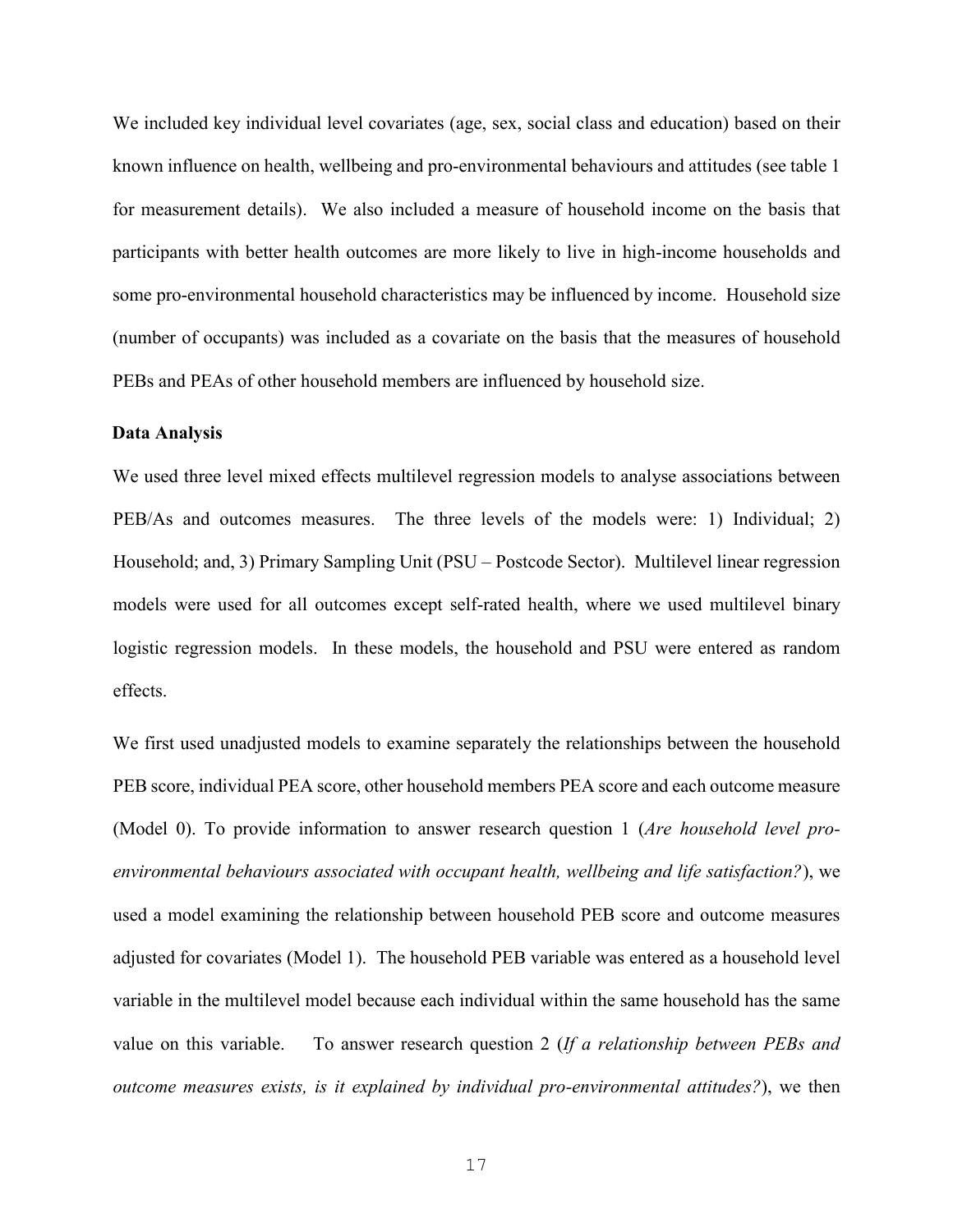added to Model 1 the individual PEA score (Model 2) and the PEAs of other household members score (Model 3). Models 2 and 3 also provided information to enable us to answer research question 3 (*Are individual level pro-environmental attitudes and pro-environmental attitudes of other household members associated with occupant health, wellbeing and life satisfaction?*). The 'pro-environmental attitudes of other household members' variable was entered as an individual level variable in the multilevel model because each individual observation in the dataset has their own value on this variable. To answer research question 4 (*What proportion of the variance in outcome measures can be attributed to the individual level, household level and postcode level?*) we calculated variance partitioning coefficients for each of the models described above. As our analyses involved five outcome measures and therefore multiple comparisons, we have reported results after applying a Bonferoni correction (Sedgwick 2012). We calculated variance inflation factors (VIFs) to examine the possibility of multicollinearity among explanatory variables. The VIFs ranged from a minimum 1.01 to a maximum of 2.24, indicating that multicollinearity was not a significant problem (Thompson et al. 2017).

#### **Ethical approval**

The Understanding Society study was approved by the University of Essex Ethics Committee and the National Research Ethics Service. No additional ethical approval was necessary for this secondary data analysis.

#### **Results**

Descriptive statistics for explanatory and outcome variables are shown in table 2.

# **Household PEBs**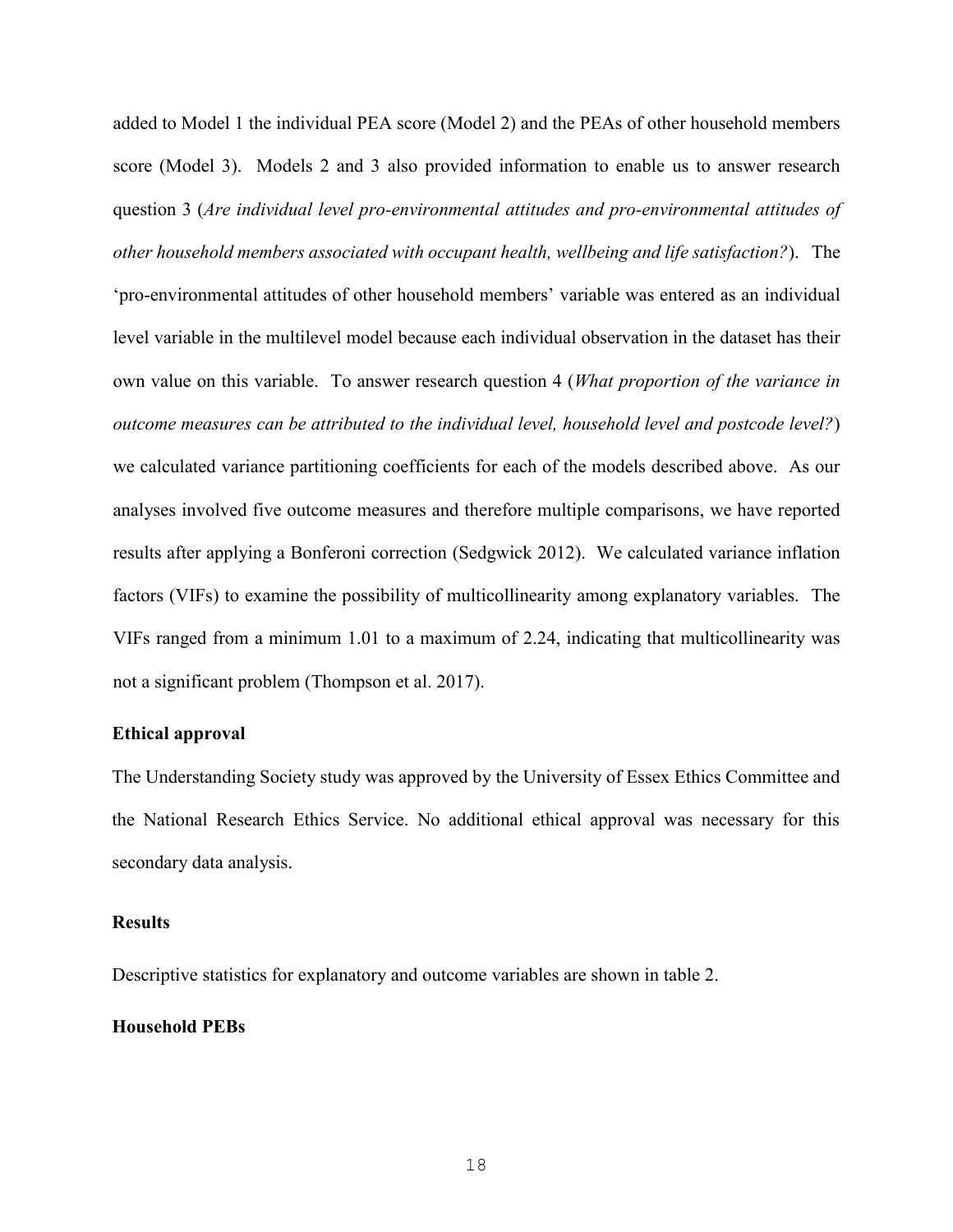Household PEBs were associated with higher life satisfaction in all models. Coefficients in all models for self-rated health, mental health, physical quality of life and mental quality of life scores were higher for increased household PEB scores, but there were no statistically significant associations between these variables (see table 3). This finding suggests, in relation to our first research question, that household PEBs are associated only with improved life satisfaction and not associated with other physical and mental health and wellbeing outcomes. This indicates that household PEBs may be more important to eudaimonic wellbeing than to measures related to hedonic wellbeing or physical and mental health. In relation to research question 2, after adjusting for individual PEAs and PEAs of other household members, the relationship between household PEBs and life satisfaction was slightly attenuated but remained significant. This suggests that the relationship between household PEBs and life satisfaction cannot be explained by individual PEAs or PEAs of other household members.

## **Individual PEAs**

In fully adjusted models, individual PEA scores were significantly associated with lower outcome scores on the life satisfaction and mental health scores. There was no evidence of an association between individual PEAs and self-rated health, physical quality of life, and mental quality of life scores (see table 3). In relation to research question 3, these findings suggest that this measure of individual PEAs, capturing generalised beliefs about the environment and beliefs and attitudes towards the relationship between humans and the environment, is associated with worse mental health and lower life satisfaction. This indicates that individual PEAs may be more important to eudaimonic wellbeing than to measures related to hedonic wellbeing or physical health.

## **PEAs of other household members**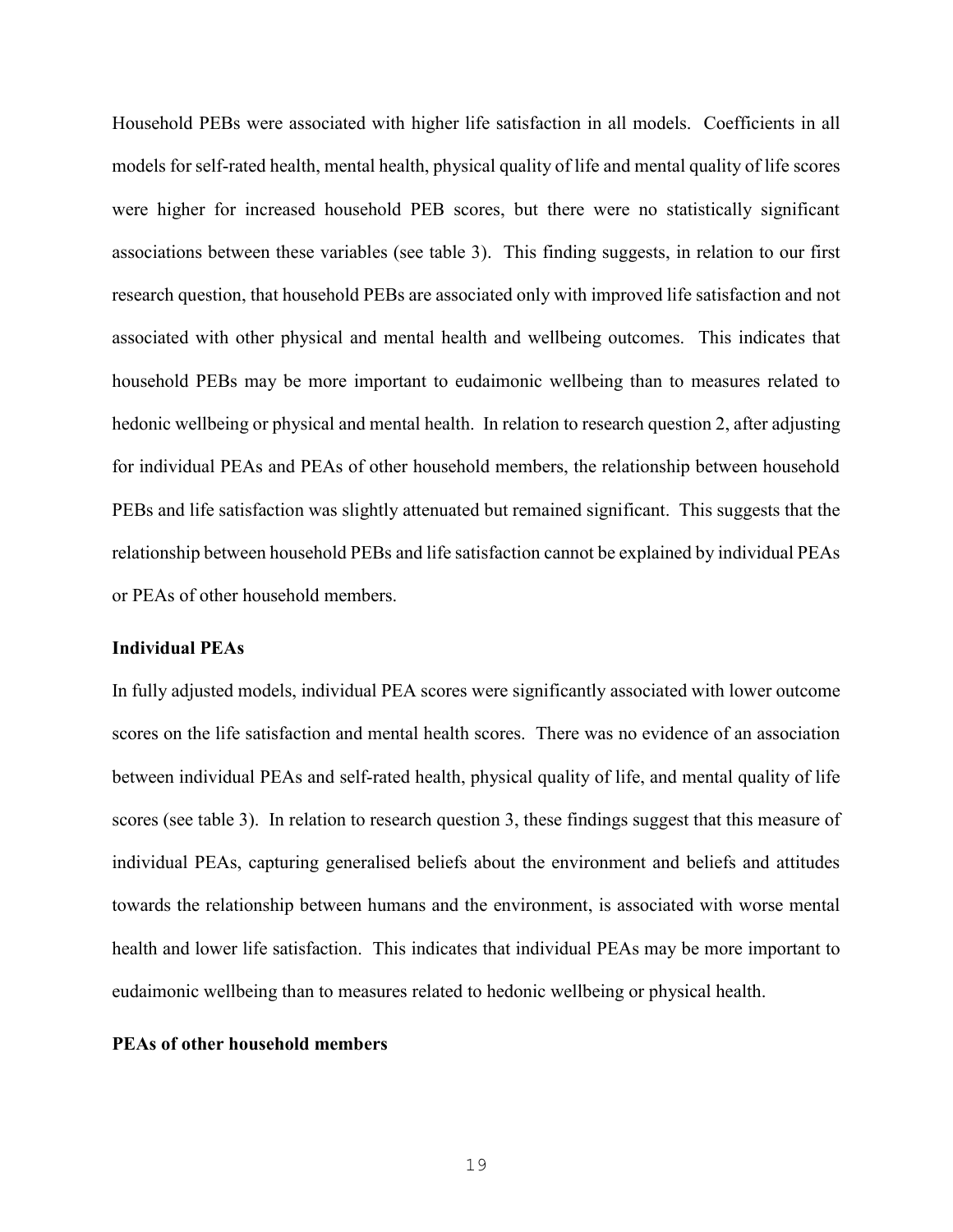In fully adjusted models, PEAs of other household members were significantly associated with all five health, wellbeing and life satisfaction outcomes. This suggests that individuals living in houses where, on average, other occupants have more positive environmental attitudes, have better health and wellbeing outcomes (see table 3). In relation to research question 3, this indicates that PEAs of other household members may be important to measures related to both eudaimonic and hedonic wellbeing.

#### **Partitioning of variance**

The largest proportion of variance in the outcome measures was attributable to the individual level, followed by the household level (see table 3). In fully adjusted models, the proportion of variance in outcome measures attributable to the household level was largest for mental health (24.6%) and life satisfaction (23.7%) and smallest for physical quality of life (13.5%). This indicates that variance in outcomes at the household level was largest for measures related to eudaimonic wellbeing. The amount of variance in outcome measures that could be attributed to local area (postcode sector) differences was small (1-2%) in all models.

#### **Sensitivity Analysis**

The finding that living in a 'greener' household and a household with a higher average PEA score for other members was associated with higher life satisfaction scores, but an individual's own PEA score being associated with lower scores, is paradoxical. One explanation might be that 'greener' households represent PEBs in action while individual PEA scores are beliefs/attitudes which are not necessarily put into practice. Alternatively, 'greener' households may benefit from PEB/As of other members. To test these explanations, we ran the models for household level PEBs and individual level PEAs using single-occupancy households. In all models the difference in the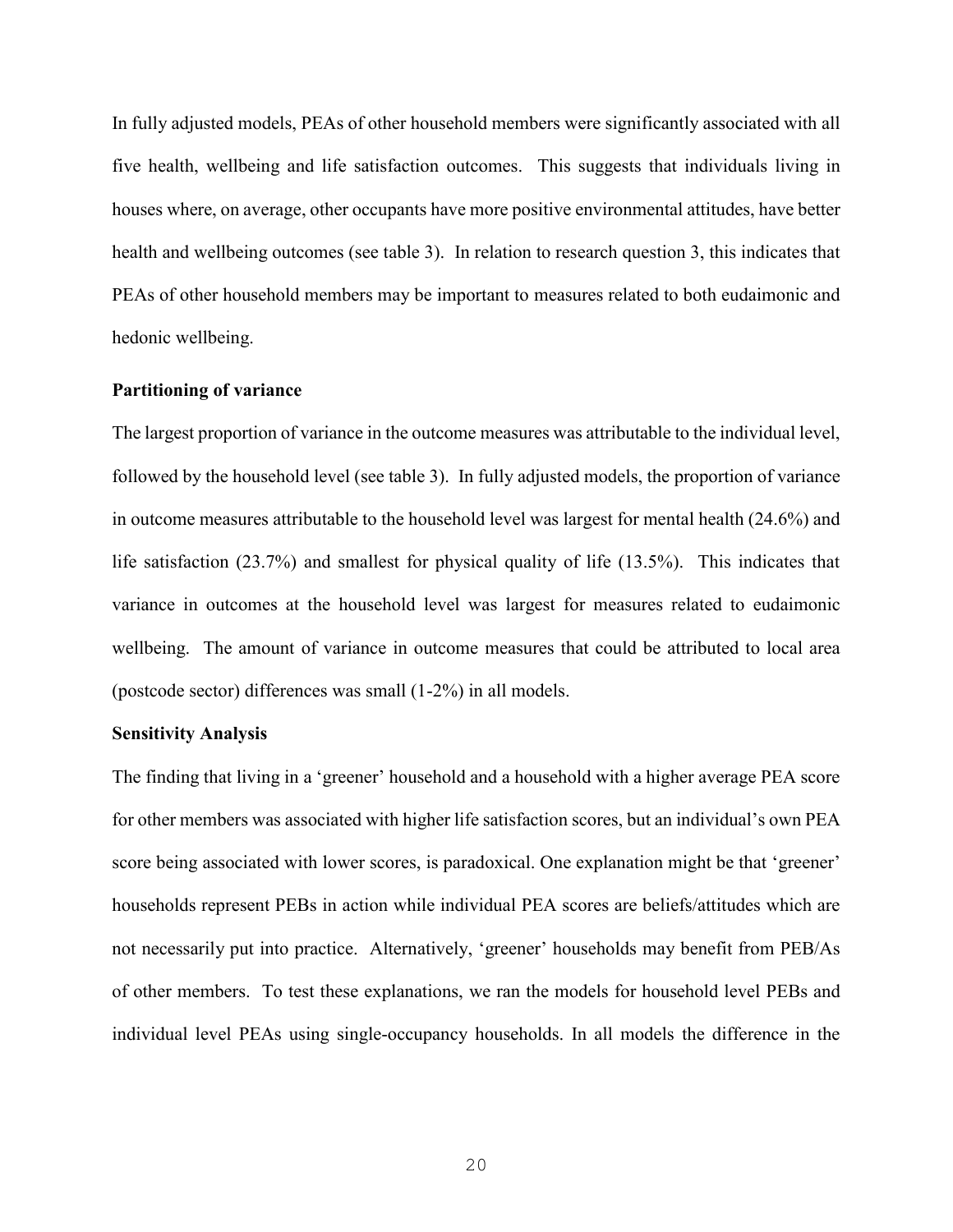direction of associations for household PEBs and individual PEAs remained the same in the sample of single-occupancy households as in the original sample.

## **Discussion**

The first finding presented in our study is that life satisfaction is higher in 'greener' households. This finding was established using a measure of household pro-environmental behaviour in relation to life satisfaction, but not other outcome measures, suggesting that household PEBs are more likely to positively influence components of eudaimonic wellbeing than hedonic wellbeing. Individual pro-environmental attitudes were negatively associated with mental health and life satisfaction, which are both conceptually close to eudaimonic wellbeing. We investigated whether these associations were influenced by our sampling approach, in which we selected only multiple occupancy households, but these associations remained after sensitivity analysis using only singleoccupancy households. Living with others who have more pro-environmental attitudes was associated with higher levels of health, wellbeing and life satisfaction in all five measures we used in this study, suggesting that living with household members who have pro-environmental attitudes may be positive for both eudaimonic and hedonic wellbeing

There are no previous studies on household PEBs or PEAs of other household members in relation to individual physical health, mental wellbeing and life satisfaction in a large representative sample. We therefore cannot compare the present study to others but can tentatively offer explanations for these findings. In particular, we posit several explanations for the paradoxical finding that household PEBs and PEAs of other household members are associated with positive outcomes, while individual PEAs are associated with negative outcomes. This finding may be artefactual and explained by the differences in methods of measurement at the household- and individual levels. We operationalised household PEBs using measures of more concrete and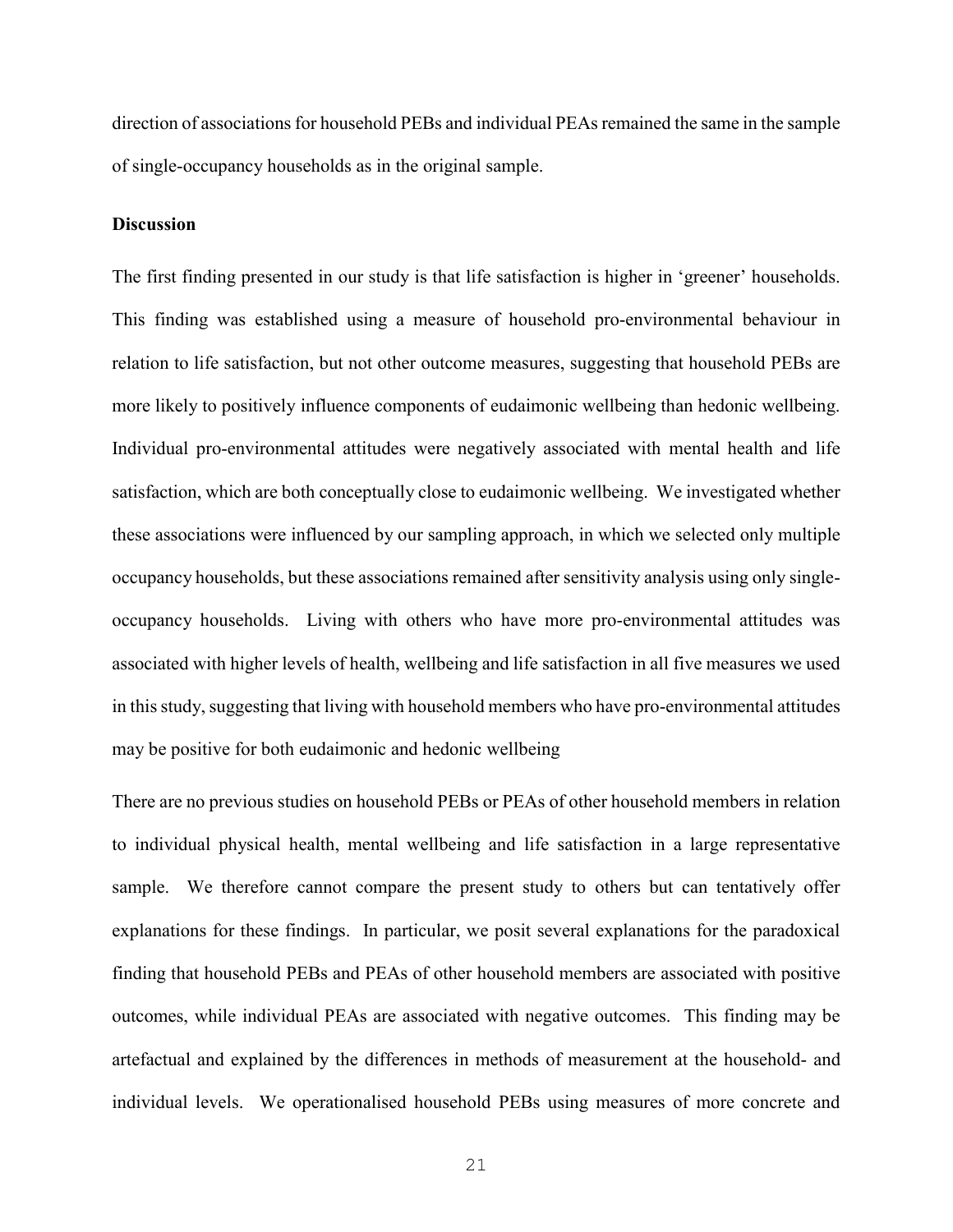permanent household attributes, whereas we operationalised PEAs using the level of agreement with statements pertaining to individual actions and environmental issues in general. For example, the household PEB score may not reflect concerns about the environment, but instead a proxy measure of neighbourhood social capital. If household PEB score reflects conforming to social norms in areas with greater levels of PEBs (Schmitt et al. 2018), improvement in life satisfaction may be more a reflection of this area-level social integration than a direct impact of household attributes on health and life satisfaction. However, the partitioning of variance in outcome measures indicated that only a small amount of variance in outcome measures can be attributed to postcode level differences.

This paradox may also reflect previous findings that positive self-image is vital in the relationship between PEB/As and life satisfaction. Our household PEB score included household attributes and behaviours that are largely 'outward-facing', therefore projecting a pro-environmental selfimage, whereas our individual PEA score was a more 'inward-facing' measure, asking individuals to reflect on the consequences of personal actions and individual beliefs about environmental issues. Leonidou, Leonidou and Kvasova (2010), found that measures of 'inward' proenvironmental attitudes were associated with pro-environmental consumer behaviour and product satisfaction. However, more 'outward' pro-environmental attitudes led to more general proenvironmental behaviours and life satisfaction. It is likely that our measure of household PEBs is close to some measures of individual PEBs in previous studies (Venhoeven et al. 2016; Welsch and Kühling 2018) that have been found to positively impact self-image and subsequently life satisfaction.

Social norms are known to be important determinants of pro-environmental behaviour (Farrow et al. 2017). The theory of normative expectations posits that individuals are motivated to meet the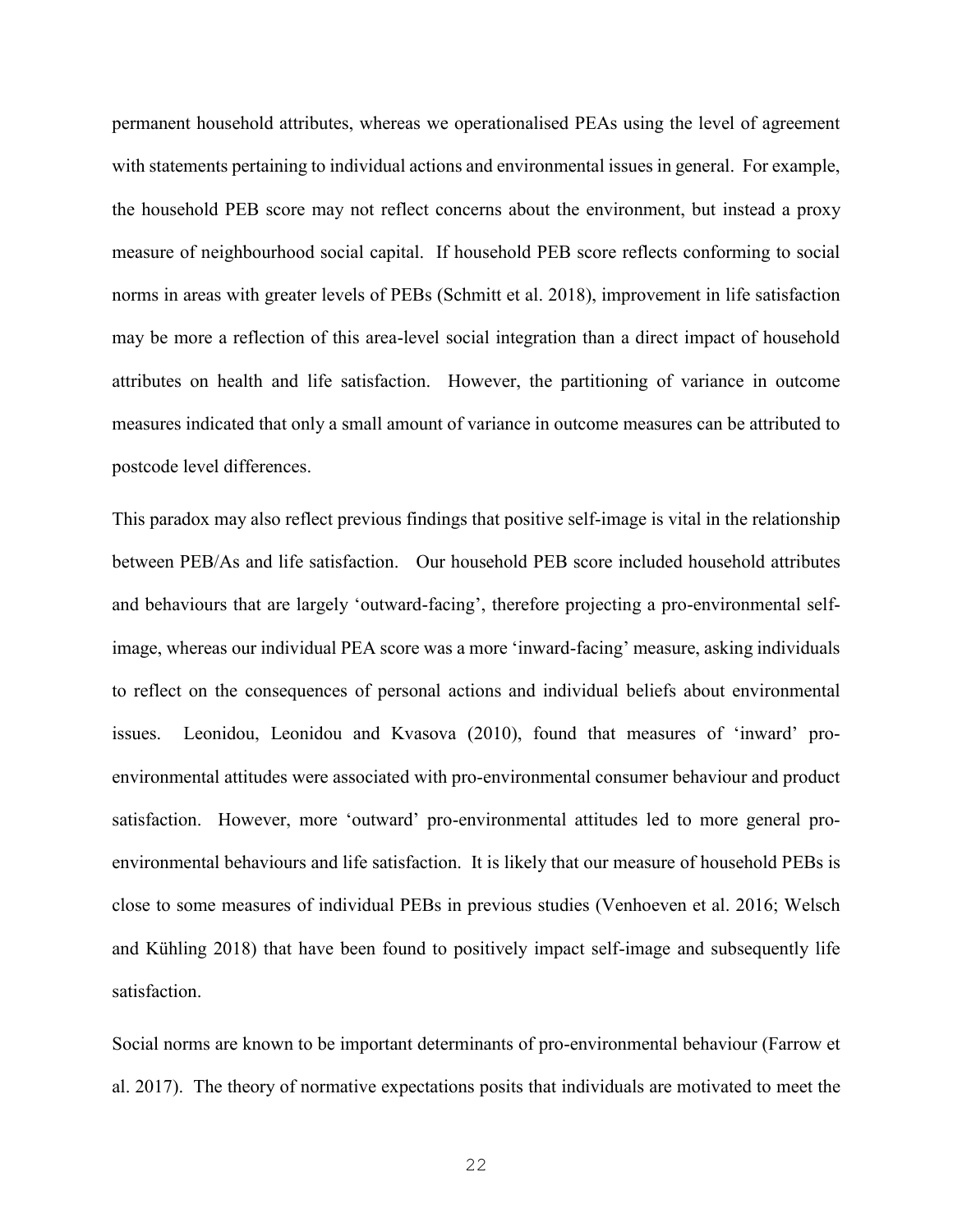expectations of others and will therefore adhere to social norms, such as normative PEB/As, so they can avoid resentment from others (Sugden 2000). Similarly, the theory of planned behaviour states that individuals are motivated by their perception of what important others (e.g. parents, partners, friends, neighbours) think they should do (De Leeuw et al. 2015). There is some agreement in the economic and social psychology literature on PEBs that individuals are motivated to comply with social norms in order to receive anticipated psychological payoffs, such as sense of wellbeing (Farrow et al. 2017). Our findings suggest that psychological payoffs from normative pro-environmental behaviour are more likely to be associated with life satisfaction than quality of life or mental health.

Our finding that individual PEAs are negatively associated with measures of mental health and life satisfaction may be explained by negative emotions connected to concerns about the environment. The PEA measure we used was adapted from the new ecological paradigm statements, which represent generalised beliefs about the relationship between humans and the environment and the perceived seriousness of environmental problems caused by humans. This measure may capture recognition of climate change or environmental problems that elicit negative emotions (Cunsolo and Ellis 2018). Smyth, Mishra and Qian (2008) found a belief that environmental protection is important, on its own, is not associated with subjective wellbeing. But, in the presence of a high sense of collectivism these pro-environmental beliefs were associated with lower subjective wellbeing. This suggests that our measure of PEAs implies a greater concern for the environment and those affected by harm to the environment, and that this concern elicits negative emotions.

The finding that PEAs of other household members are consistently associated with higher health and wellbeing scores is novel, so cannot be compared to previous studies. The paradox of the positive outcomes for PEAs of other household members and negative outcomes for individual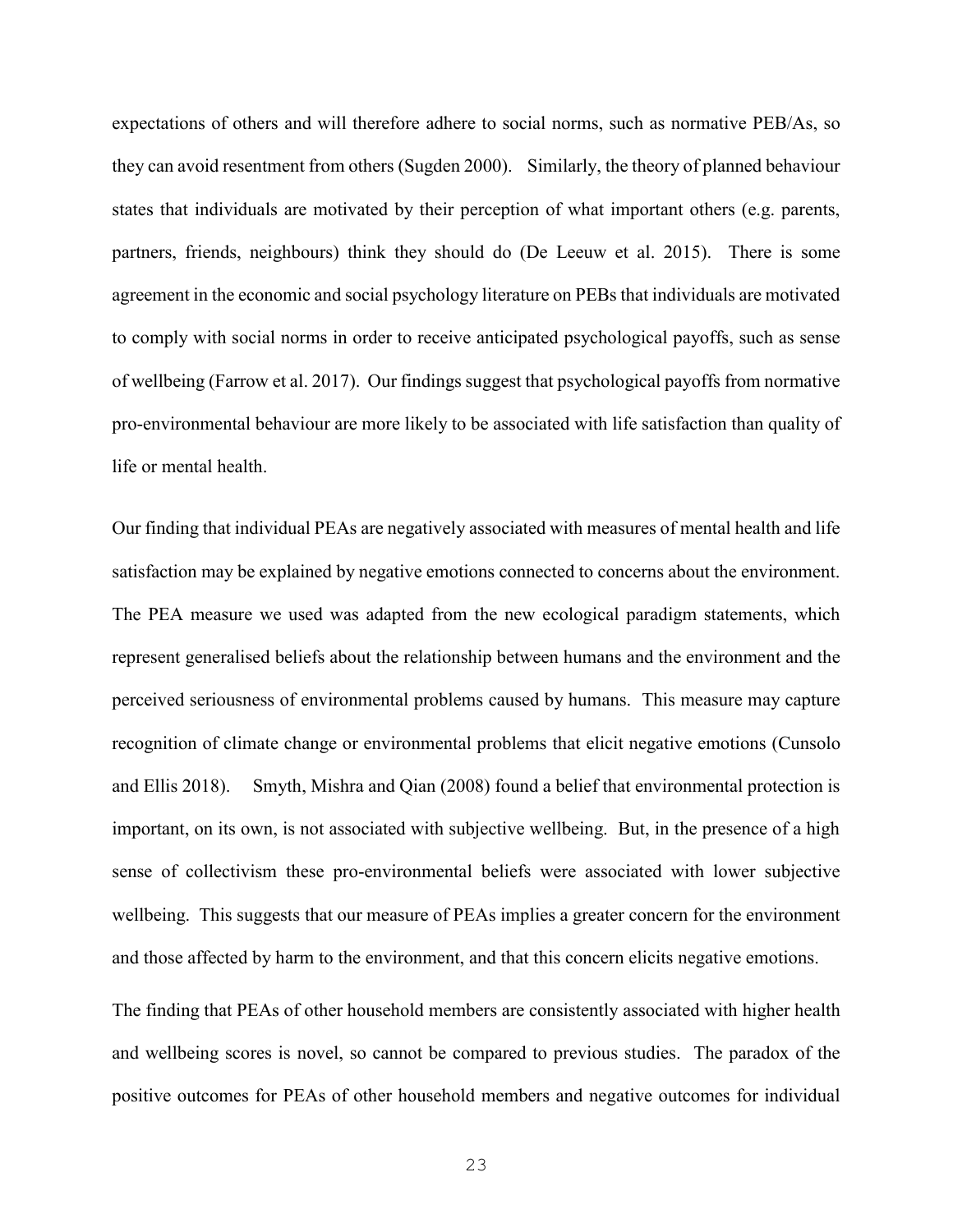PEAs leads us to search for potential explanations that can be applied to households, but not individuals. It is possible that our findings are reflective of the importance of harmony to health and wellbeing within households. Households with the highest average PEAs of other household members are likely to include some individuals who share the same positive attitudes towards the environment, suggesting that it may be the concordance of attitudes, a component of social capital, which is important to health and wellbeing (Giordano et al. 2013). An individual with positive PEAs, who lives in a household with low average PEA scores is likely to experience a lack of harmony and social capital within the household, which may result in poorer health and wellbeing outcomes.

The strengths of this study are in the use of a large nationally representative dataset that allowed us to examine PEB/As in relation to five different measures of health, wellbeing and life satisfaction. Furthermore, the Understanding Society dataset provided the opportunity to study, for the first time, the role of household level environmental attributes and the impact of proenvironmental attitudes of household members on health, wellbeing and life satisfaction. A limitation of this study is that we were unable to track all households between waves in the analysis. This is because the longitudinal survey design of the UKHLS dictates that individuals are followed to new addresses between waves and household composition may therefore vary between waves (Mcfall et al. 2013). This design prevented us from examining the influence on health outcomes of longitudinal changes in household PEBs or the PEAs of other household members. This inability to track households over time means that we cannot make inferences with certainty about the causal direction of the relationships presented. Kaida and Kaida (2016) suggest that PEB/As may be both antecedents and consequences of subjective wellbeing. This is because psychosocial factors closely related to health and wellbeing (e.g. social capital,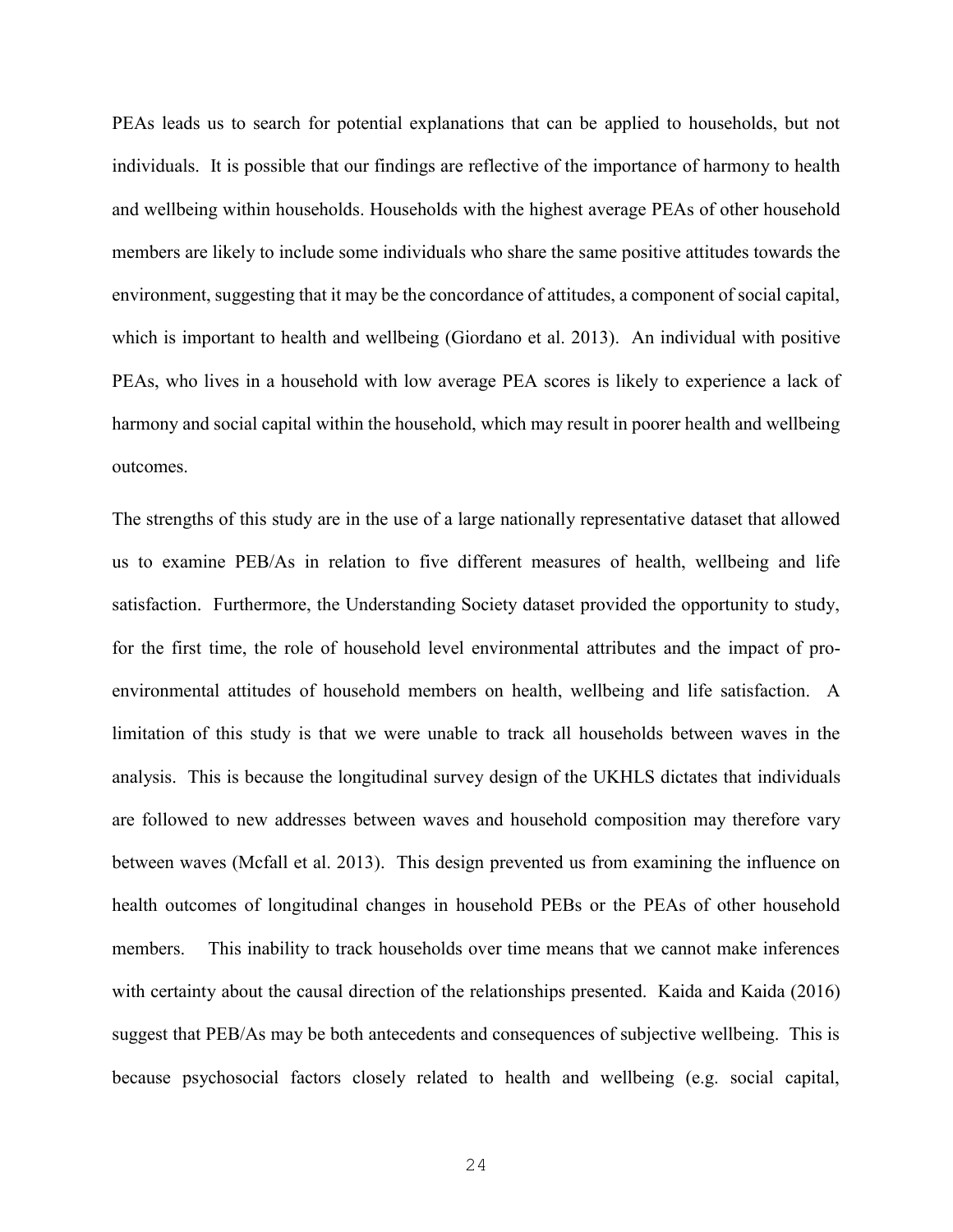collectivism) may be prerequisites for achieving desirable pro-environmental behaviours, while sustained PEB/As are predictive of future health and wellbeing outcomes.

Future research in this area is required to unpack some of these psychosocial factors in relation to sustained health and wellbeing (Poškus 2018). This could involve testing commonly used models of health behaviour in relation to health and wellbeing outcomes. For example, the theory of planned behaviour and emanating from it the model of goal directed behaviours (Esposito et al. 2016) are frequently used in relation to health behaviours (healthy eating and physical activity) and may be helpful in explaining the discordance between pro-environmental attitudes and proenvironmental behaviours for individuals and within households, especially in relation to their opposing relationships with health and wellbeing outcomes.

#### **Conclusions**

Our findings suggest that household level pro-environmental behaviours and pro-environmental attitudes of other household members produce a 'win-win' result for the environment and public health. For the first time, we have presented evidence that households with higher PEBs are more satisfied with life and that people living with those who have pro-environmental attitudes are healthier and happier on different measures of physical and mental health and wellbeing. Our findings suggest that the household level is an important target for policies and interventions to most effectively promote PEB/As and elicit subsequent improvements in health and wellbeing. This evidence provides further weight to arguments for cross-disciplinary action on Sustainable Development Goals relating to health and wellbeing, climate change, affordable and clean energy, and sustainable cities and communities.

## **References**

25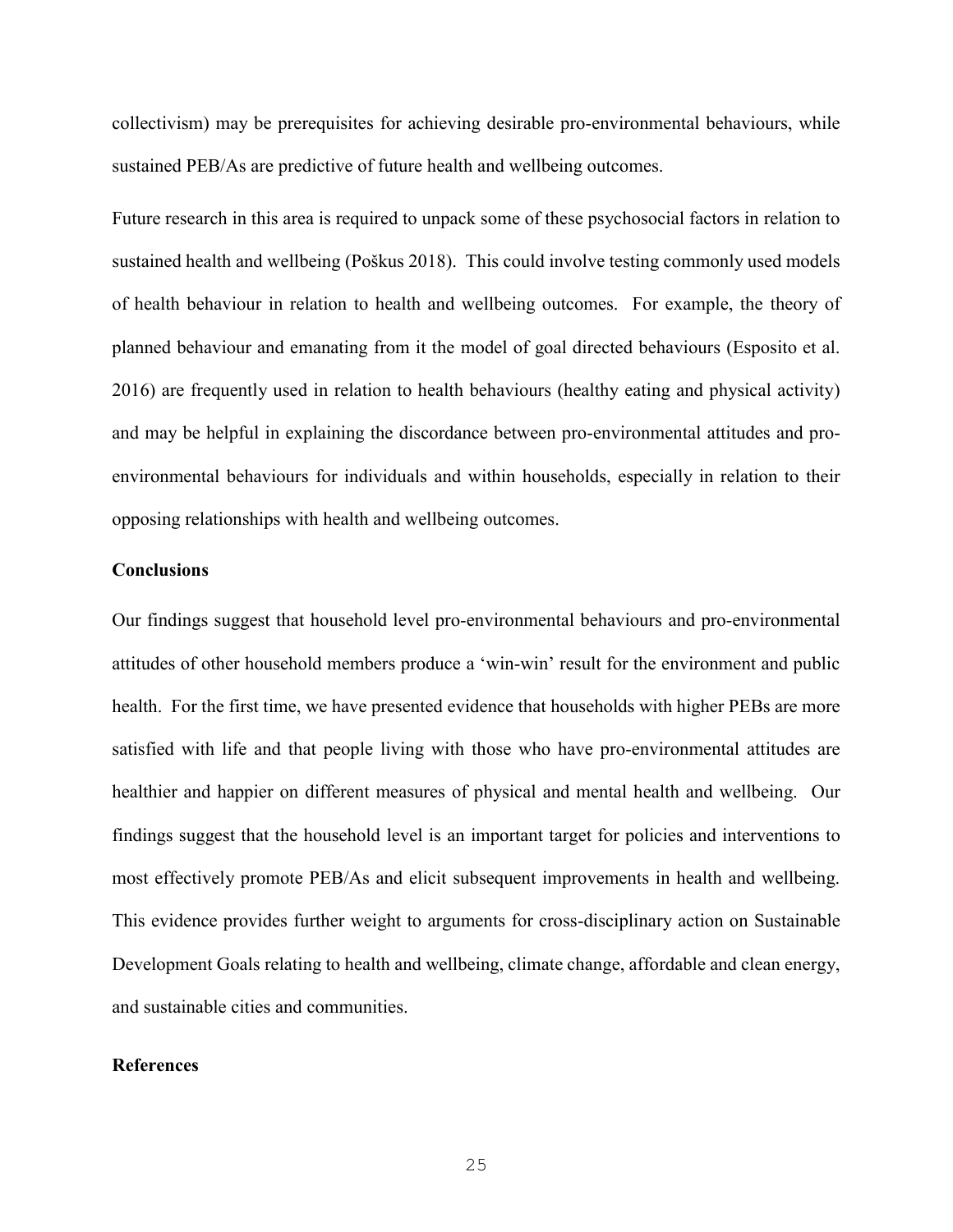Binder, M. & Blankenberg, A. K. (2017). Green lifestyles and subjective well-being: More about self-image than actual behavior? Journal of Economic Behavior and Organization, 137, 304–323. Bošković, G., & Šendula Jengić, V. (2008). Mental health as eudaimonic well-being? Psychiatria Danubina, 20(4), 452-455.

Capaldi, C. A., Dopko, R. L., & Zelenski, J. M. (2014). The relationship between nature connectedness and happiness: a meta-analysis. Frontiers in Psychology, 5, 976.

Carr, A. J., & Higginson, I. J. (2001). Are quality of life measures patient centred? British Medical Journal, 322(7298), 1357-1360.

Cheung, F. & Lucas, R.E., 2014. Assessing the validity of single-item life satisfaction measures: Results from three large samples. Quality of Life Research, 23(10), 2809-2818.

Contopoulos-Ioannidis, D. G., Karvouni, A., Kouri, I., & Ioannidis, J. P. (2009). Reporting and interpretation of SF-36 outcomes in randomised trials: systematic review. British Medical Journal, 338, a3006.

Cunsolo, A., & Ellis, N. R. (2018). Ecological grief as a mental health response to climate changerelated loss. Nature Climate Change, 8(4), 275.

Cunsolo, A., & Landman, K. (2017). Mourning nature: Hope at the heart of ecological loss and grief. Ontario: McGill-Queen's Press.

De Leeuw, A., Valois, P., Ajzen, I., & Schmidt, P. (2015). Using the theory of planned behavior to identify key beliefs underlying pro-environmental behavior in high-school students: Implications for educational interventions. Journal of Environmental Psychology, 42, 128-138.

Denham, S. A. (2002). Family routines: A structural perspective for viewing family health. Advances in Nursing Science, 24(4), 60-74.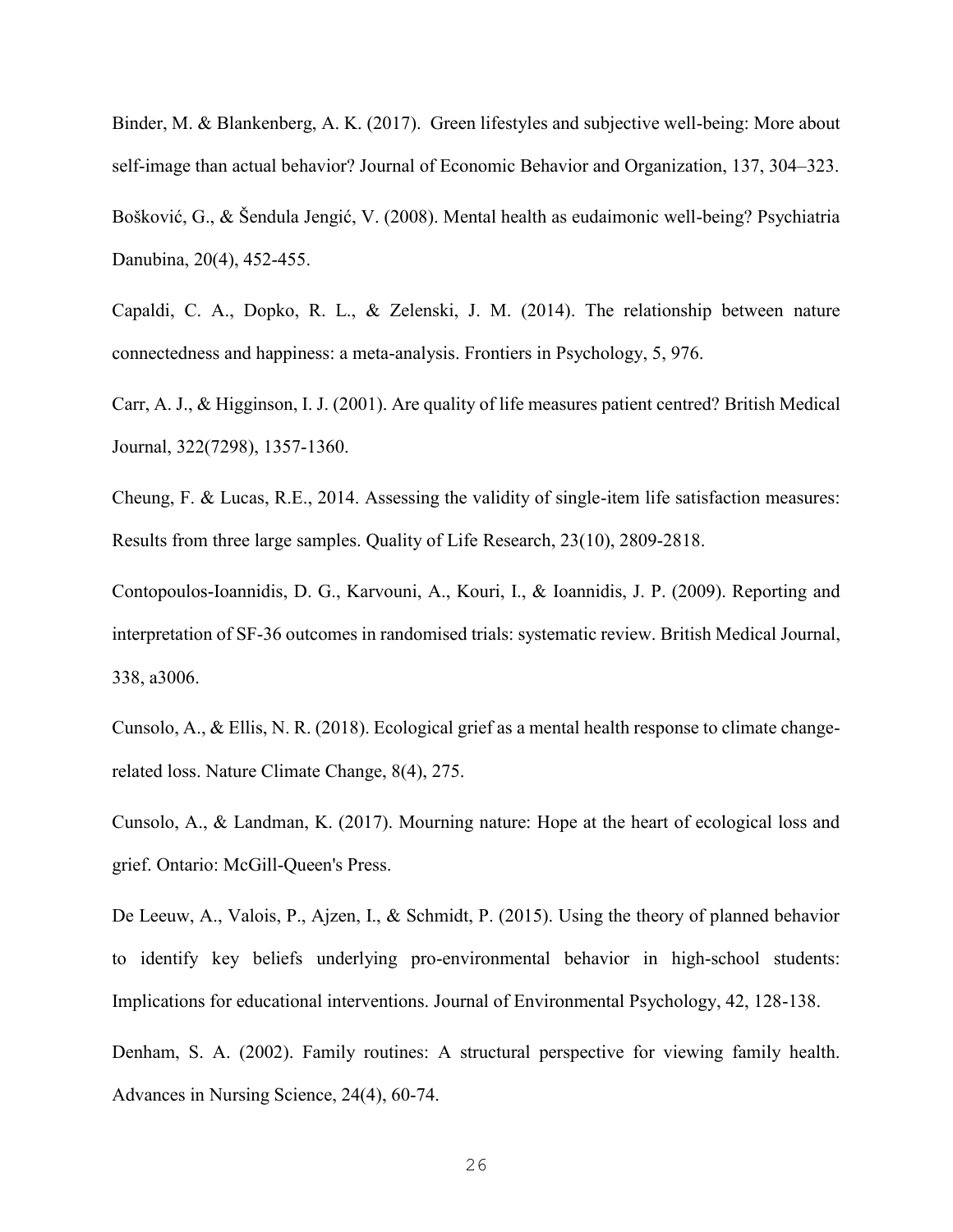DeSalvo, K. B., Bloser, N., Reynolds, K., He, J., & Muntner, P. (2006). Mortality prediction with a single general self‐rated health question: A meta‐analysis. Journal of General Internal Medicine, 21(3), 267-275.

Diener, E., & Biswas-Diener, R. (2011). Happiness: Unlocking the mysteries of psychological wealth. London: John Wiley & Sons.

Diener, E., Lucas, R.E. & Oishi, S. (2002). Subjective well-being: The science of happiness and life satisfaction. Handbook of Positive Asychology, 2, 63-73.

Distefano, C., Zhu, M. & Mîndrilă, D. (2009). Understanding and using factor scores: Considerations for the applied researcher. Practical Assessment, Research & Evaluation, 14(20), 1–11.

Druckman, A., & Gatersleben, B. (2019). A time-use approach: high subjective wellbeing, low carbon leisure. Journal of Public Mental Health, 18 (2), 85-93.

Dunlap, R. E., Van Liere, K. D., Mertig, A. G., & Jones, R. E. (2000). New trends in measuring environmental attitudes: measuring endorsement of the new ecological paradigm: a revised NEP scale. Journal of Social Issues, 56(3), 425-442.

Esposito, G., Van Bavel, R., Baranowski, T., & Duch-Brown, N. (2016). Applying the model of goal-directed behavior, including descriptive norms, to physical activity intentions: A contribution to improving the theory of planned behavior. Psychological Reports, 119(1), 5-26.

Farrow, K., Grolleau, G., & Ibanez, L. (2017). Social norms and pro-environmental behavior: a review of the evidence. Ecological Economics, 140, 1-13.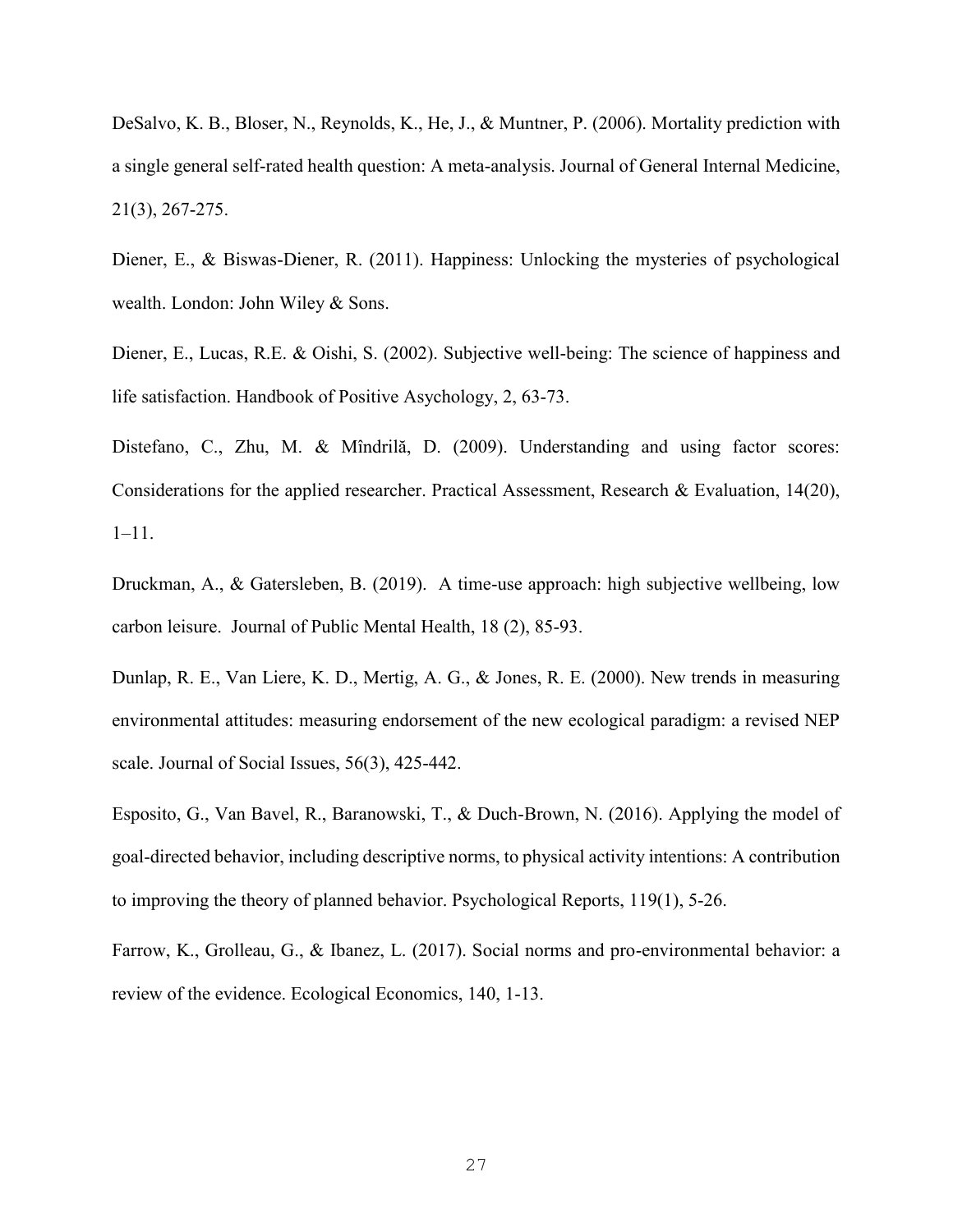Gallagher M.W., Brown T.A. (2013) Introduction to Confirmatory Factor Analysis and Structural Equation Modeling. In T. Teo (Ed.) Handbook of Quantitative Methods for Educational Research (pp. 289–323). Rotterdam: Sense Publishers.

Gibson, C., Head, L., Gill, N., & Waitt, G. (2011). Climate change and household dynamics: beyond consumption, unbounding sustainability. Transactions of the Institute of British Geographers, 36(1), 3-8.

Giordano, G. N., Merlo, J., Ohlsson, H., Rosvall, M., & Lindström, M. (2013). Testing the association between social capital and health over time: a family-based design. BMC Public Health, 13(1), 665.

Goldberg, D.P. (1997). The Validity of Two Versions of the GHQ in the Who Study of Mental Illness in General Health Care. Psychological Medicine, 27(1), 191–197.

Howell, A. J., Dopko, R. L., Passmore, H. A., & Buro, K. (2011). Nature connectedness: Associations with well-being and mindfulness. Personality and Individual differences, 51(2), 166- 171.

Jackson, C. (2007). The General Health Questionnaire. Occupational Medicine 57, 79.

Jenkinson, C., Stewart-Brown, S., Petersen, S., & Paice, C. (1999). Assessment of the SF-36 version 2 in the United Kingdom. Journal of Epidemiology & Community Health, 53(1), 46-50.

Kaida, N., & Kaida, K. (2016). Pro-environmental behavior correlates with present and future subjective well-being. Environment, Development and Sustainability, 18(1), 111-127.

Kasser, T. (2017). Living both well and sustainably: a review of the literature, with some reflections on future research, interventions and policy. Philosophical Transactions of the Royal Society A: Mathematical, Physical and Engineering Sciences, 375(2095), 20160369.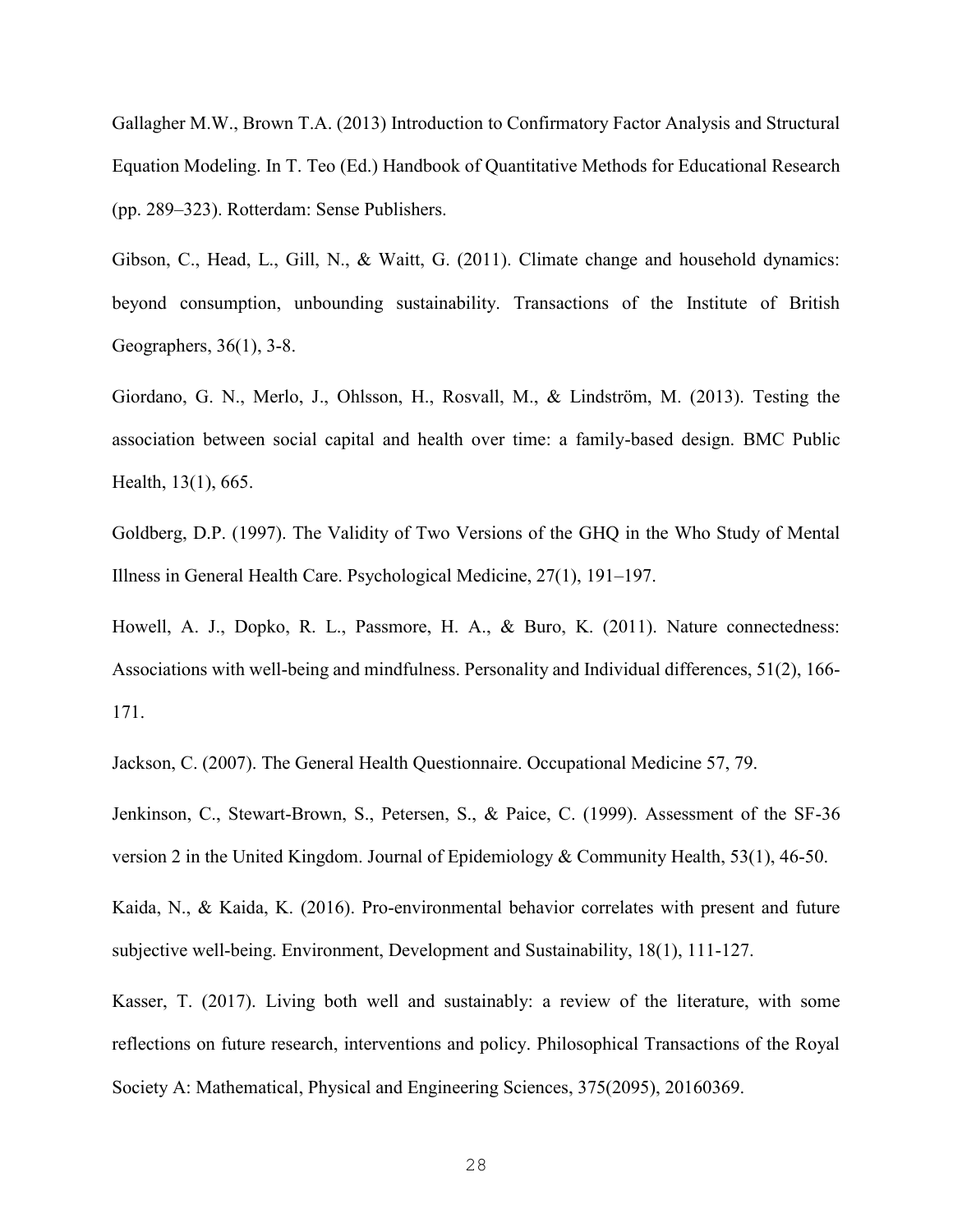Lam, C. L. K. (2010). Subjective quality of life measures–general principles and concepts. In V. R. Preedy & R. R. Watson (Eds.), Handbook of disease burdens and quality of life measures (pp. 381-399). New York: Springer.

Lapa, T. Y. (2015). Physical activity levels and psychological well-being: A case study of university students. Procedia-Social and Behavioral Sciences, 186, 739-743.

Lenzen, M., & Cummins, R. A. (2013). Happiness versus the environment—a case study of Australian lifestyles. Challenges, 4(1), 56-74.

Leonidou, L. C., Leonidou, C. N., & Kvasova, O. (2010). Antecedents and outcomes of consumer environmentally friendly attitudes and behaviour. Journal of Marketing Management, 26(13-14), 1319-1344.

Lins, L., & Carvalho, F. M. (2016). SF-36 total score as a single measure of health-related quality of life: Scoping review. SAGE Open Medicine, 4, 2050312116671725.

Lynn, P. & Longhi, S. (2011). Environmental attitudes and behaviour: who cares about climate change? Understanding Society, Available via [https://www.understandingsociety.ac.uk/research/publications/519661.](https://www.understandingsociety.ac.uk/research/publications/519661) Cited 5 December 2018.

Matcham, F., Scott, I. C., Rayner, L., Hotopf, M., Kingsley, G. H., Norton, S., et al. (2014, October). The impact of rheumatoid arthritis on quality-of-life assessed using the SF-36: a systematic review and meta-analysis. Seminars in arthritis and rheumatism, 44(2):123-30

Mavaddat, N., Parker, R. A., Sanderson, S., Mant, J., & Kinmonth, A. L. (2014). Relationship of self-rated health with fatal and non-fatal outcomes in cardiovascular disease: a systematic review and meta-analysis. PloS one, 9(7), e103509.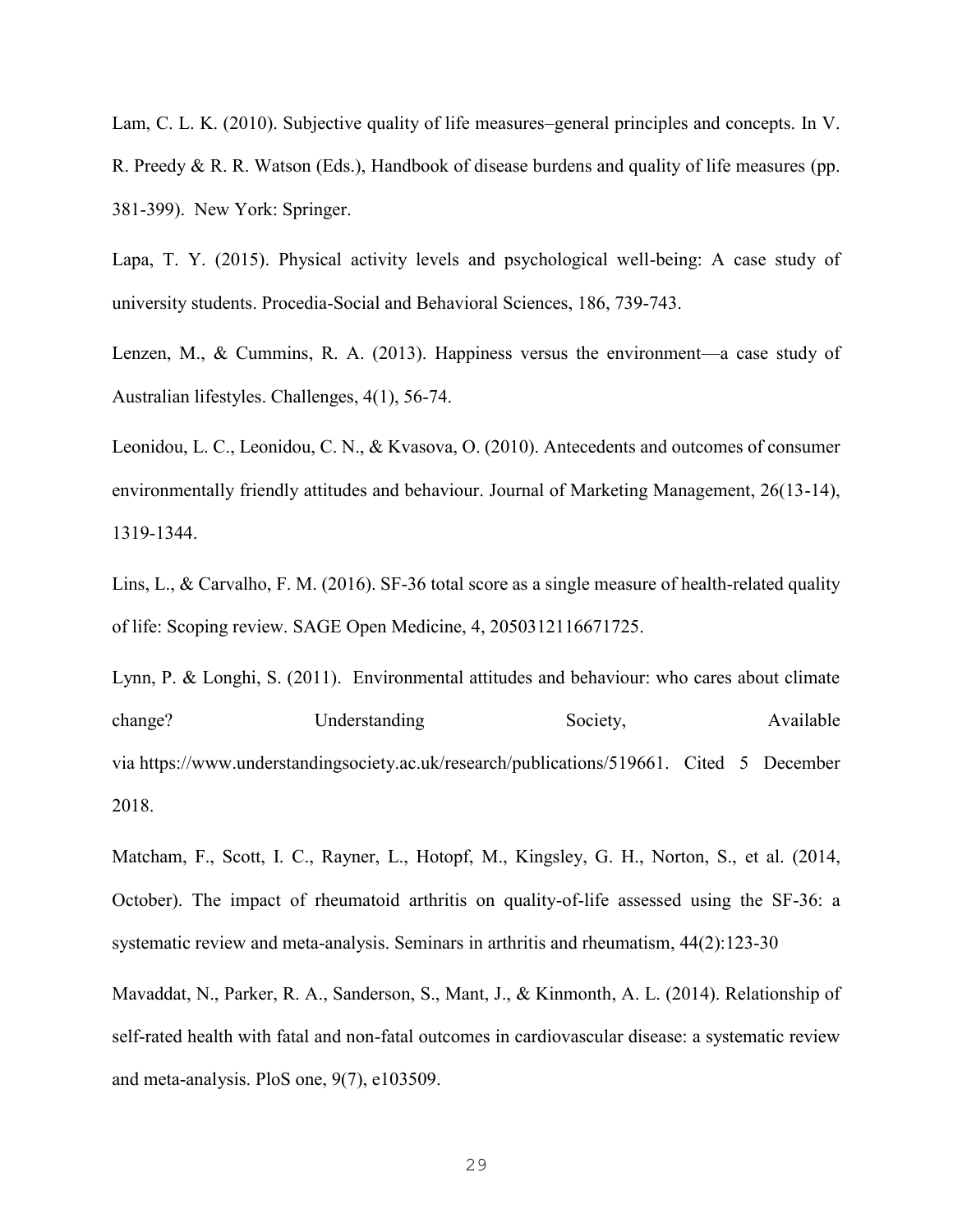McFall, S., Burton, J., Jäckle, A., Lynn, P., & Uhrig, N. (2013). Understanding society–the UK household longitudinal study, innovation panel, waves 1-5, user manual. Colchester: University of Essex.

O'Connor, M. F. (2019). Grief: a brief history of research on how body, mind, and brain adapt. Psychosomatic Medicine, 81(8), 731.

Ott, C. H. (2003). The impact of complicated grief on mental and physical health at various points in the bereavement process. Death Studies, 27(3), 249-272.

Petersen, J., & Rabe, B. (2013). Understanding Society–A geographical profile of respondents. Understanding Society Working Paper Series. Available via [https://www.my.understandingsociety.org.uk/research/publications/working-](https://www.my.understandingsociety.org.uk/research/publications/working-paper/understanding-society/2013-01.pdf)

[paper/understanding-society/2013-01.pdf.](https://www.my.understandingsociety.org.uk/research/publications/working-paper/understanding-society/2013-01.pdf) Cited 13 July 2019.

Poškus, M. S. (2018). Personality and pro-environmental behaviour. Journal of Epidemiology and Community Health, 72(11), 969–970.

Reid, L., Sutton, P., & Hunter, C. (2010). Theorizing the meso level: the household as a crucible of pro-environmental behaviour. Progress in human geography, 34(3), 309-327.

Ryff, C. D., & Boylan, J. M. (2016). Linking happiness to health: Comparisons between hedonic and eudaimonic well-being. Handbook of research methods and applications in happiness and quality of life, 53-70.

Schmitt, M. T., Aknin, L. B., Axsen, J., & Shwom, R. L. (2018). Unpacking the relationships between pro-environmental behavior, life satisfaction, and perceived ecological threat. Ecological Economics, 143, 130-140.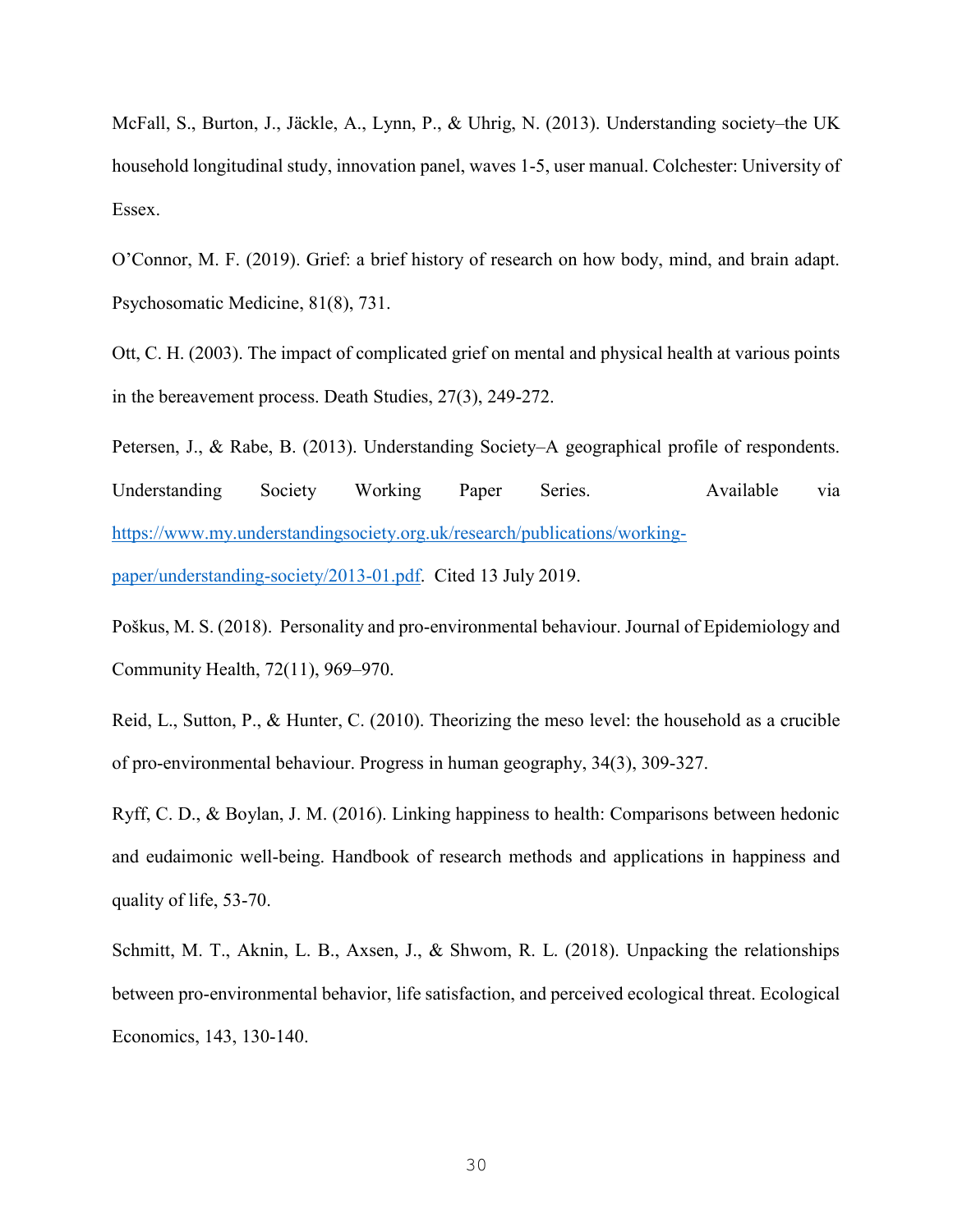Sedgwick, P. (2012). Multiple significance tests: the Bonferroni correction. British Medical Journal, 344, e509.

Smyth, R., Mishra, V., & Qian, X. (2008). The environment and well-being in urban China. Ecological Economics, 68(1-2), 547-555.

Stone, A. A., & Krueger, A. B. (2018). Understanding subjective well-being. In J. E. Stiglitz., J.P Fitoussi., & M. Durand (Eds.), For good measure: Advancing research on Well-being metrics beyond GDP (pp. 163–194). Paris: OECD Publishing.

Tam, K. P. (2013). Concepts and measures related to connection to nature: Similarities and differences. Journal of Environmental Psychology, 34, 64-78

Thompson, C. G., Kim, R. S., Aloe, A. M., & Becker, B. J. (2017). Extracting the variance inflation factor and other multicollinearity diagnostics from typical regression results. Basic and Applied Social Psychology, 39(2), 81-90.

Toole, S., Klocker, N., & Head, L. (2016). Re-thinking climate change adaptation and capacities at the household scale. Climatic Change, 135(2), 203-209.

University of Essex, Institute for Social and Economic Research, NatCen Social Research, Kantar Public. (2018). Understanding Society: Waves 1-8, 2009-2017 and Harmonised BHPS: Waves 1- 18, 1991-2009. [data collection]. 11th Edition. UK Data Service. SN: 6614.

Venhoeven, L. A., Bolderdijk, J. W., & Steg, L. (2016). Why acting environmentally-friendly feels good: exploring the role of self-image. Frontiers in psychology, 7, 1846.

Venhoeven, L. A., Bolderdijk, J. W., & Steg, L. (2013). Explaining the paradox: how proenvironmental behaviour can both thwart and foster well-being. Sustainability, 5(4), 1372-1386.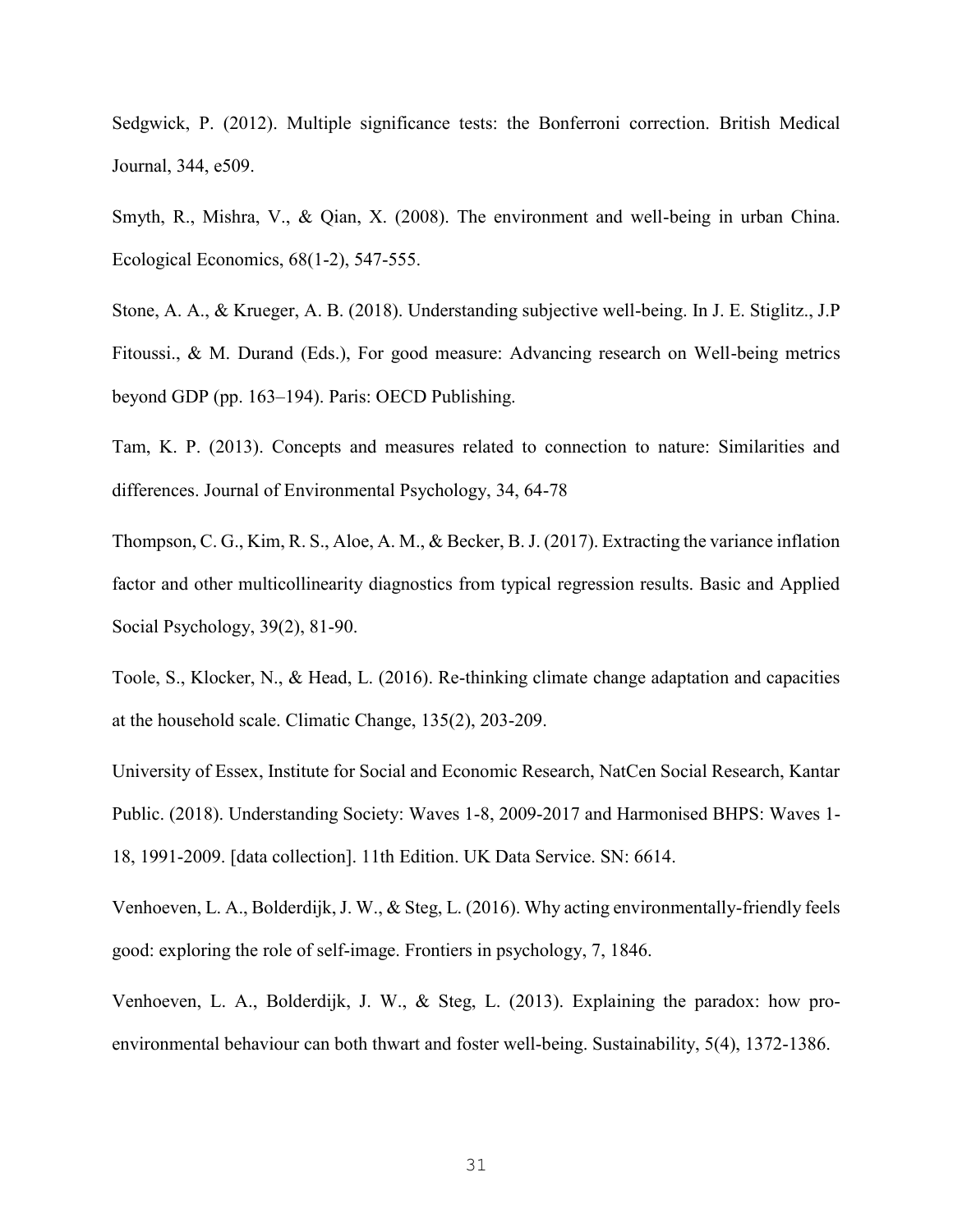Verhofstadt, E., Van Ootegem, L., Defloor, B., & Bleys, B. (2016). Linking individuals' ecological footprint to their subjective well-being. Ecological economics, 127, 80-89.

Welsch, H., & Kühling, J. (2018). How Green Self Image is Related to Subjective Well-Being: Pro-Environmental Values as a Social Norm. Ecological Economics, 149, 105-119.

Whitmarsh, L. E., Haggar, P., & Thomas, M. (2018). Waste Reduction Behaviors at Home, at Work, and on Holiday: What Influences Behavioral Consistency Across Contexts? Frontiers in Psychology, 9, 2447.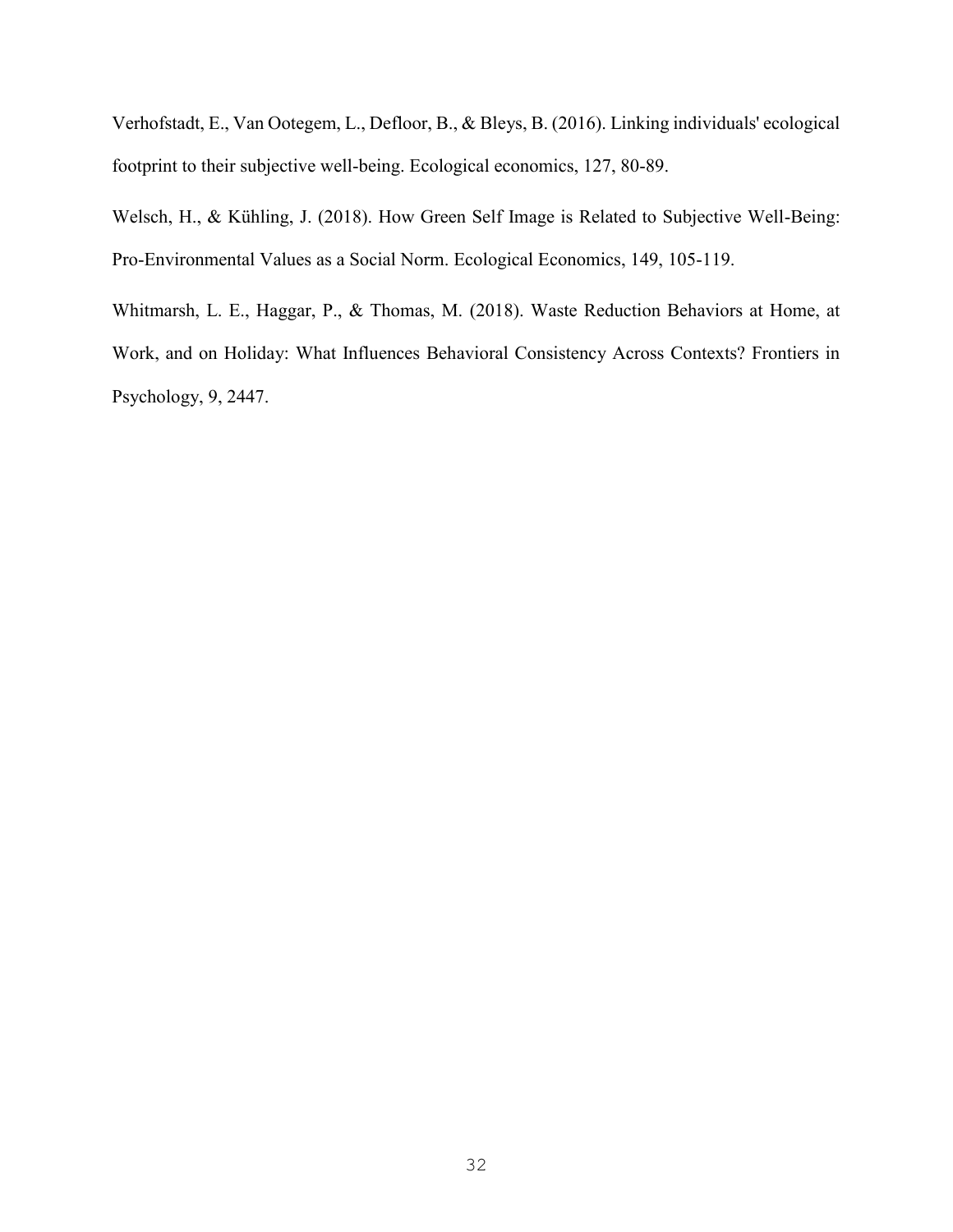| <b>Variable Role</b> | Construct                                      | <b>Measurement</b>                                                                                                                                                                                                                                                                                                                                                                                                                                                                                                                                                                                       |
|----------------------|------------------------------------------------|----------------------------------------------------------------------------------------------------------------------------------------------------------------------------------------------------------------------------------------------------------------------------------------------------------------------------------------------------------------------------------------------------------------------------------------------------------------------------------------------------------------------------------------------------------------------------------------------------------|
| Outcome              | Life<br>satisfaction                           | 7-point Likert scale (from 'completely dissatisfied' to 'completely satisfied').                                                                                                                                                                                                                                                                                                                                                                                                                                                                                                                         |
| Outcome              | Self-rated<br>health                           | 5-point Likert scale, dichotomised as 'excellent/very good' vs 'good/fair/poor'.                                                                                                                                                                                                                                                                                                                                                                                                                                                                                                                         |
| Outcome              | Mental Health                                  | 12-item version of the General Health Questionnaire (GHQ-12), coded as a continuous 36-point scale.                                                                                                                                                                                                                                                                                                                                                                                                                                                                                                      |
| Outcome              | Physical<br>Quality of Life                    | Physical Component Summary of the 12-item Short Form Health Survey (SF-12 PCS), giving a score<br>ranging from 0 (for worse health) to 100 (best possible health as measured by the questionnaire).                                                                                                                                                                                                                                                                                                                                                                                                      |
| Outcome              | Mental Quality<br>of Life                      | Mental Component Summary of the 12-item Short Form Health Survey (SF-12 MCS), giving a score<br>ranging from 0 (for worse health) to 100 (best possible health as measured by the questionnaire).                                                                                                                                                                                                                                                                                                                                                                                                        |
| Explanatory          | Household pro-                                 | Score based on household responses to survey questions about:                                                                                                                                                                                                                                                                                                                                                                                                                                                                                                                                            |
|                      | environmental                                  | 1) Household energy use:                                                                                                                                                                                                                                                                                                                                                                                                                                                                                                                                                                                 |
|                      | behaviours.                                    | a) installed solar panels for electricity                                                                                                                                                                                                                                                                                                                                                                                                                                                                                                                                                                |
|                      |                                                | b) installed solar water heating                                                                                                                                                                                                                                                                                                                                                                                                                                                                                                                                                                         |
|                      |                                                | c) installed wind turbine(s) to generate electricity                                                                                                                                                                                                                                                                                                                                                                                                                                                                                                                                                     |
|                      |                                                | 2) Household recycling behaviour:                                                                                                                                                                                                                                                                                                                                                                                                                                                                                                                                                                        |
|                      |                                                | a) separating of items for recycling                                                                                                                                                                                                                                                                                                                                                                                                                                                                                                                                                                     |
|                      |                                                | b) frequency of using bottle banks                                                                                                                                                                                                                                                                                                                                                                                                                                                                                                                                                                       |
|                      |                                                | c) frequency of using paper recycling points                                                                                                                                                                                                                                                                                                                                                                                                                                                                                                                                                             |
|                      |                                                | d) frequency of using plastic bag recycling points                                                                                                                                                                                                                                                                                                                                                                                                                                                                                                                                                       |
|                      |                                                | e) frequency of using garden compost recycling facilities                                                                                                                                                                                                                                                                                                                                                                                                                                                                                                                                                |
|                      |                                                | The score was generated by summing all items on energy use and recycling and rescaling the total to a score<br>ranging between 0 and 1.                                                                                                                                                                                                                                                                                                                                                                                                                                                                  |
| Explanatory          | Individual pro-<br>environmental<br>attitudes. | Score for all individuals based on responses to eleven statements on attitudes towards environmental issues.<br>Responses indicating positive environmental attitudes were coded as '1' and other responses coded as '0'.<br>All responses were combined in factor scores using confirmatory factor analysis, and saved a latent factor<br>score ranging from 0 to 1 for each individual respondent (Distefano, Zhu and Mîndrilă, 2009). Goodness<br>of fit for the confirmatory factor analysis (Root Mean Square Error Of Approximation) = $0.053$ .                                                   |
|                      |                                                | Which of these would you say best describes your current lifestyle? (I don't really do anything that<br>1)<br>is environmentally-friendly/ $I$ do one or two things that are environmentally-friendly vs $I$ do quite a<br>few things that are environmentally-friendly/ I'm environmentally-friendly in most things I do/ I'm<br>environmentally-friendly in everything I do (Factor loading $= 0.435$ ).<br>2) Do you agree or disagree that being green is an alternative lifestyle, it's not for the majority? (Agree<br>strongly/ agree vs disagree/disagree strongly) (Factor loading = $0.530$ ). |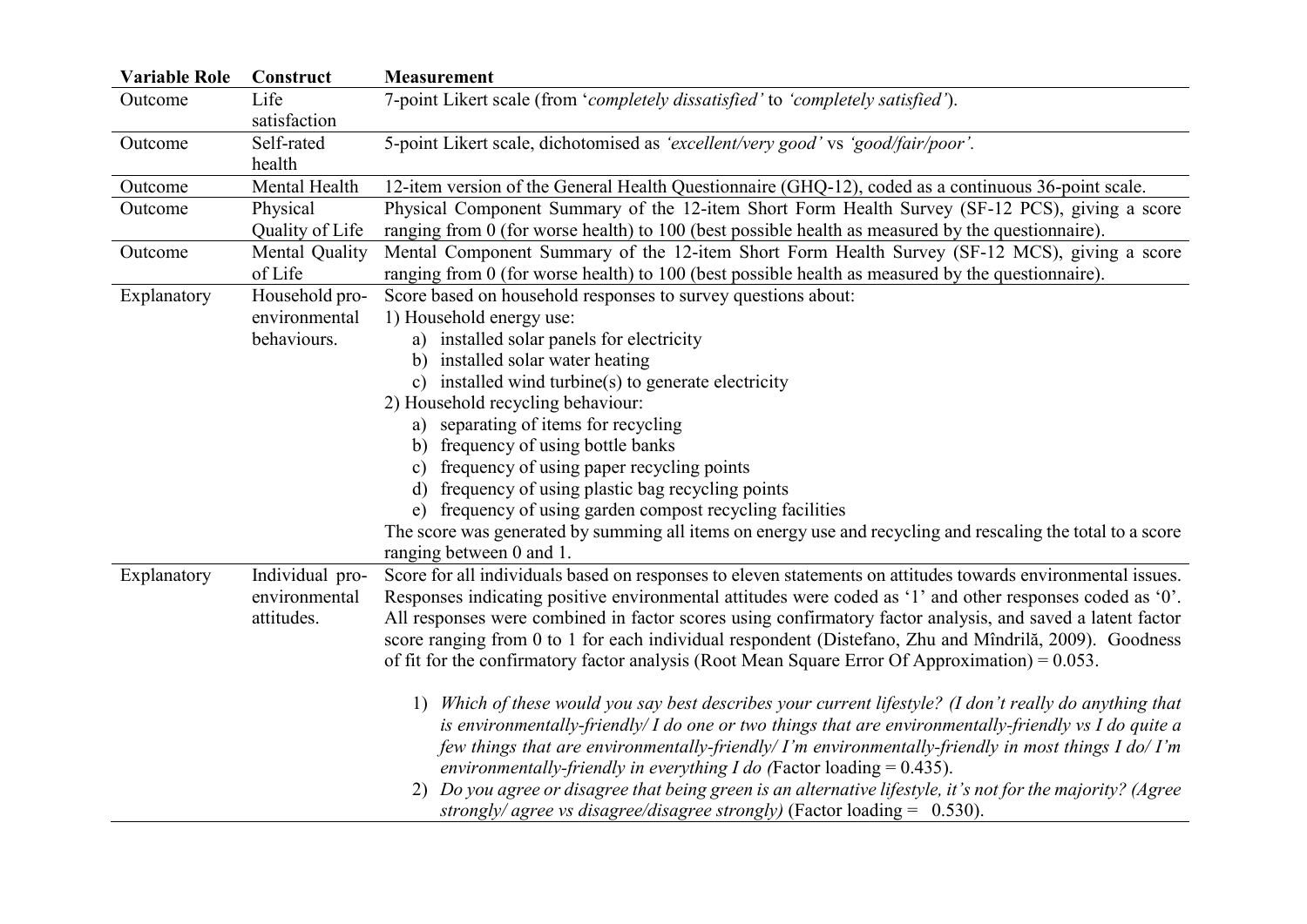|             |                                               | 3) I don't believe my behaviour and everyday lifestyle contribute to climate change (Yes, I believe this                                                                                               |
|-------------|-----------------------------------------------|--------------------------------------------------------------------------------------------------------------------------------------------------------------------------------------------------------|
|             |                                               | vs No, I do not believe this) (Factor loading = $0.367$ ).                                                                                                                                             |
|             |                                               | 4) I would be prepared to pay more for environmentally friendly products (Yes, I believe this vs No, I<br><i>do not believe this</i> ) (Factor loading $= 0.512$ ).                                    |
|             |                                               | 5) If things continue on their current course, we will soon experience a major environmental disaster<br>(Yes, I believe this vs No, I do not believe this) (Factor loading $= 0.557$ ).               |
|             |                                               | The so-called 'environmental crisis' facing humanity has been greatly exaggerated (Yes, I believe<br>6)<br><i>this vs No, I do not believe this</i> ) (Factor loading $= 0.677$ ).                     |
|             |                                               | Climate change is beyond control – it's too late to do anything about it (Yes, I believe this vs No, I<br>7)<br><i>do not believe this</i> ) (Factor loading $= 0.602$ ).                              |
|             |                                               | 8) The effects of climate change are too far in the future to really worry me (Yes, I believe this vs No, I<br><i>do not believe this</i> ) (Factor loading $= 0.804$ ).                               |
|             |                                               | 9) Any changes I make to help the environment need to fit in with my lifestyle (Yes, I believe this vs No,<br><i>I do not believe this)</i> (Factor loading $= 0.470$ ).                               |
|             |                                               | 10) It's not worth me doing things to help the environment if others don't do the same (Yes, I believe this<br>vs No, I do not believe this) (Factor loading = $0.857$ ).                              |
|             |                                               | 11) It's not worth Britain trying to combat climate change, because other countries will just cancel out<br>what we do (Yes, I believe this vs No, I do not believe this) (Factor loading $= 0.879$ ). |
| Explanatory | Household pro-<br>environmental<br>attitudes. | The mean 'individual pro-environmental attitudes' score for all other individuals living in the same<br>household.                                                                                     |
| Covariate   | Age                                           | Age in years (continuous).                                                                                                                                                                             |
| Covariate   | <b>Sex</b>                                    | Male / Female.                                                                                                                                                                                         |
| Covariate   | Social<br>economic                            | National Statistics Socio-Economic Classification (NS-SEC: Three categories: professional, intermediate<br>and routine occupations).                                                                   |
|             | classification                                |                                                                                                                                                                                                        |
| Covariate   | Education                                     | Highest level of educational qualification: Four categories (Degree or other higher qualification; 'A' level;<br>GCSE; None or other).                                                                 |
| Covariate   | Household<br>Income                           | Two categories: top 20% (high-income households) vs other.                                                                                                                                             |
| Covariate   | Household size                                | Number of occupants.                                                                                                                                                                                   |
|             |                                               |                                                                                                                                                                                                        |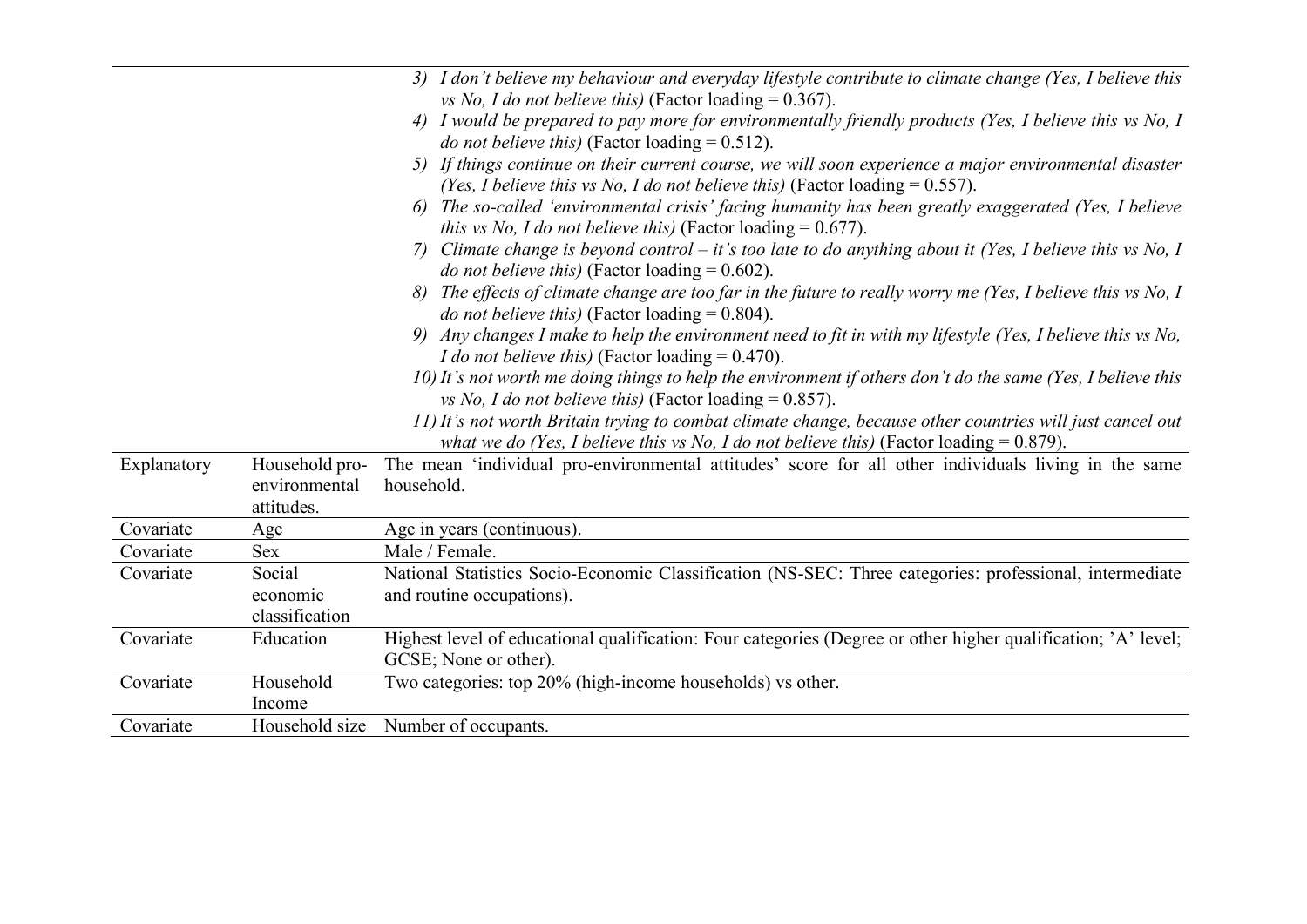|                              | Total  |       |
|------------------------------|--------|-------|
| <b>Explanatory variables</b> | Mean   | SD.   |
| Household PEBs               | 0.31   | 0.20  |
| Individual PEAs              | 0.41   | 0.36  |
| Other Household Members PEAs | 0.41   | 0.29  |
| Outcome variables            |        |       |
| Life Satisfaction            | 5.22   | 1.47  |
| Self-Rated Health (% good)   | 50.27% |       |
| Mental Health                | 11.20  | 5.51  |
| Physical Quality of Life     | 49.42  | 11.36 |
| Mental Quality of Life       | 49.98  | 9.58  |

**Table 2:** Descriptive statistics for explanatory and outcome variables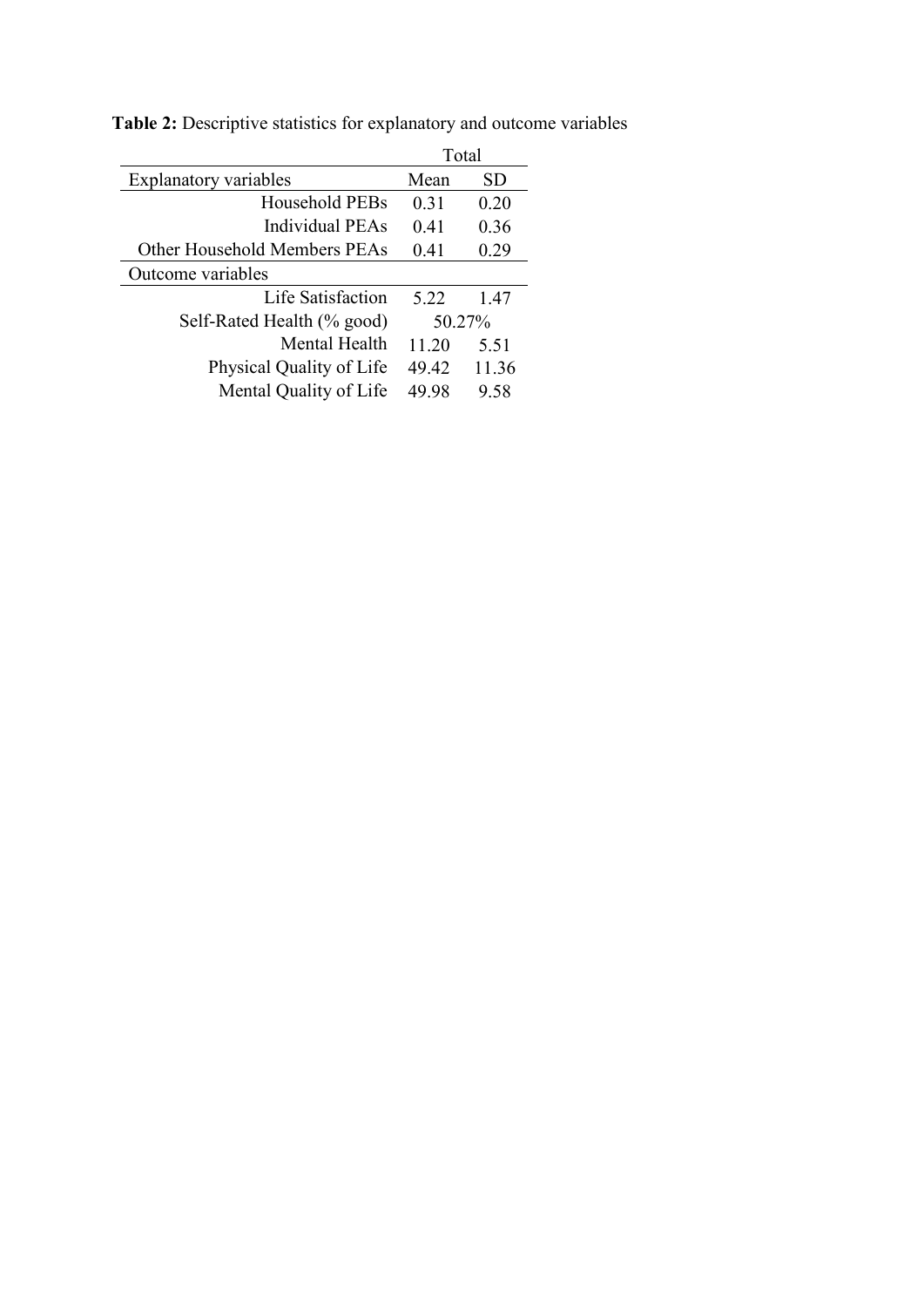|                                    | Life-satisfaction |       |            |           |            |          |            |          |                    |          |                  |           |
|------------------------------------|-------------------|-------|------------|-----------|------------|----------|------------|----------|--------------------|----------|------------------|-----------|
|                                    |                   |       |            | Model 0   |            | Model 1  |            | Model 2  |                    | Model 3  |                  |           |
|                                    | Coeff             | SE    | Coeff      | <b>SE</b> | Coeff      | $\rm SE$ | Coeff      | $\rm SE$ | Coeff              | $\rm SE$ | Coeff            | <b>SE</b> |
| Household PEBs                     | $0.139**$         | 0.053 |            |           |            |          | $0.127**$  | 0.053    | $0.123*$           | 0.053    | $0.125*$         | 0.052     |
| <b>Individual PEAs</b>             |                   |       | $-0.101**$ | 0.042     |            |          |            |          | $-0.109**$         | 0.042    | $-0.980*$        | 0.042     |
| Other Household Members PEAs       |                   |       |            |           | $0.289***$ | 0.032    |            |          |                    |          | $0.251***$       | 0.035     |
| Age                                |                   |       |            |           |            |          | $0.006***$ | 0.001    | $0.006***$         | 0.001    | $0.006***$       | 0.001     |
| Sex - Female (reference)           |                   |       |            |           |            |          |            |          |                    |          |                  |           |
| Sex - Male                         |                   |       |            |           |            |          | $-0.027$   |          | $0.018 - 0.027$    | 0.019    | $-0.036$         | 0.018     |
| Education - None / Other (Ref)     |                   |       |            |           |            |          |            |          |                    |          |                  |           |
| <b>GCSE</b>                        |                   |       |            |           |            |          | 0.038      |          | 0.031 0.037        |          | 0.031 0.033      | 0.031     |
| A-level                            |                   |       |            |           |            |          | $0.101**$  |          | $0.032$ $0.100**$  | 0.032    | $0.099**$        | 0.032     |
| Degree                             |                   |       |            |           |            |          | $0.152***$ |          | $0.029$ $0.151***$ | 0.029    | $0.149***$       | 0.030     |
| NSSEC - Unemployed (Ref)           |                   |       |            |           |            |          |            |          |                    |          |                  |           |
| NSSEC - Intermediate               |                   |       |            |           |            |          | 0.001      |          | 0.029 0.001        |          | $0.030 - 0.002$  | 0.029     |
| Managerial / professional          |                   |       |            |           |            |          | $0.054*$   |          | $0.026$ $0.055*$   |          | $0.026$ $0.054*$ | 0.027     |
| Income - Lowest $80\%$ (Ref)       |                   |       |            |           |            |          |            |          |                    |          |                  |           |
| Income - Highest 20%               |                   |       |            |           |            |          | $0.283***$ |          | $0.029$ $0.283***$ | 0.029    | $0.271***$       | 0.029     |
| Household size (no of occupants)   |                   |       |            |           |            |          | $0.052***$ | 0.012    | $0.052***$         | 0.012    | $0.018***$       | 0.129     |
| Variance Partitioning - PSU        | 1.8%              |       | 1.9%       |           | 1.8%       |          | 1.2%       |          | 1.2%               |          | 1.2%             |           |
| Variance Partitioning - Household  | 27.4%             |       | 27.4%      |           | 27.2%      |          | 24.8%      |          | 24.8%              |          | 24.6%            |           |
| Variance Partitioning – Individual | 70.8%             |       | 70.7%      |           | 71.0%      |          | 74.0%      |          | 74.0%              |          | 74.2%            |           |
| Model Fit - AIC                    | 78419.9           |       | 78425.93   |           | 78351.6    |          | 78145.02   |          | 78140.2            |          | 78089.25         |           |

*Note: \*\*\* p<0.001, \*\* p<0.01, \* p<0.05; OR = Odds Ratio; SE = Standard Error; AIC = Akaike Information Criterion*.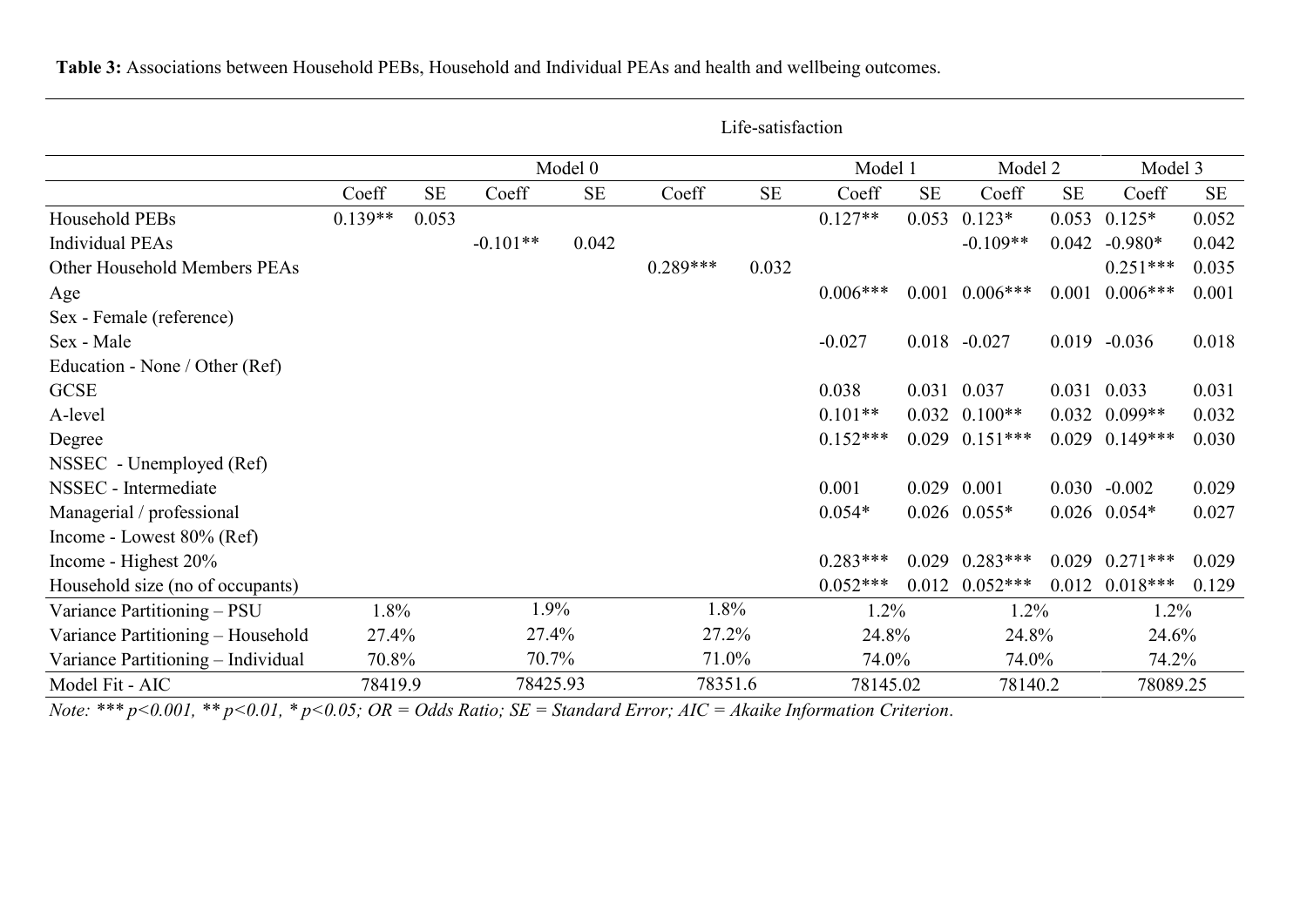|                                    | Self-Rated Health |           |           |           |           |           |            |           |                    |           |                  |          |  |
|------------------------------------|-------------------|-----------|-----------|-----------|-----------|-----------|------------|-----------|--------------------|-----------|------------------|----------|--|
|                                    |                   |           | Model 0   |           |           |           | Model 1    | Model 2   |                    | Model 3   |                  |          |  |
|                                    | <b>OR</b>         | <b>SE</b> | <b>OR</b> | <b>SE</b> | <b>OR</b> | <b>SE</b> | <b>OR</b>  | <b>SE</b> | <b>OR</b>          | <b>SE</b> | <b>OR</b>        | $\rm SE$ |  |
| Household PEBs                     | 1.116             | 0.970     |           |           |           |           | 1.129      | 0.950     | 1.129              | 0.952     | 1.125            | 0.948    |  |
| <b>Individual PEAs</b>             |                   |           | 0.922     | 0.065     |           |           |            |           | 0.920              |           | 0.064 0.923      | 0.063    |  |
| Other Household Members PEAs       |                   |           |           |           | 1.398***  | 0.074     |            |           |                    |           | $1.124*$         | 0.062    |  |
| Age                                |                   |           |           |           |           |           | $0.979***$ |           | $0.001$ $0.980***$ | 0.031     | $0.982***$       | 0.001    |  |
| Sex - Female (reference)           |                   |           |           |           |           |           |            |           |                    |           |                  |          |  |
| Sex - Male                         |                   |           |           |           |           |           | 0.964      |           | 0.030 0.980        |           | 0.030 0.941      | 0.030    |  |
| Education - None / Other (Ref)     |                   |           |           |           |           |           |            |           |                    |           |                  |          |  |
| <b>GCSE</b>                        |                   |           |           |           |           |           | $1.366***$ |           | $0.070$ 1.366***   |           | $0.070$ 1.367*** | 0.070    |  |
| A-level                            |                   |           |           |           |           |           | $1.600***$ | 0.085     | $1.600***$         | 0.084     | $1.600***$       | 0.085    |  |
| Degree                             |                   |           |           |           |           |           | $2.124***$ |           | $0.105$ 2.123***   | 0.105     | $2.123***$       | 0.106    |  |
| NSSEC - Unemployed (Ref)           |                   |           |           |           |           |           |            |           |                    |           |                  |          |  |
| NSSEC - Intermediate               |                   |           |           |           |           |           | $1.322***$ |           | $0.064$ 1.322***   |           | $0.064$ 1.322*** | 0.066    |  |
| Managerial / professional          |                   |           |           |           |           |           | $1.555***$ |           | $0.070$ 1.555***   |           | $0.069$ 1.555*** | 0.071    |  |
| Income - Lowest 80% (Ref)          |                   |           |           |           |           |           |            |           |                    |           |                  |          |  |
| Income - Highest 20%               |                   |           |           |           |           |           | $1.414***$ | 0.066     | $1.413***$         | 0.066     | $1.358**$        | 0.068    |  |
| Household size (no of occupants)   |                   |           |           |           |           |           | 1.024      | 0.125     | 1.024              | 0.019     | 1.020            | 0.020    |  |
| Variance Partitioning - PSU        | 2.4%              |           |           | 2.4%      | 2.4%      |           | 1.8%       |           | 1.8%               |           | 1.7%             |          |  |
| Variance Partitioning - Household  | 24.5%             |           |           | 24.5%     | 24.4%     |           | 18.7%      |           | 18.7%              |           | 18.4%            |          |  |
| Variance Partitioning - Individual | 73.1%             |           |           | 73.1%     | 73.1%     |           | 79.5%      |           | 79.5%              |           | 79.9%            |          |  |
| Model Fit - AIC                    | 30057.0           |           |           | 30057.31  | 30018.55  |           | 28444.1    |           | 28443.7            |           | 28430.6          |          |  |

*Note: \*\*\* p<0.001, \*\* p<0.01, \* p<0.05; OR = Odds Ratio; SE = Standard Error; AIC = Akaike Information Criterion*.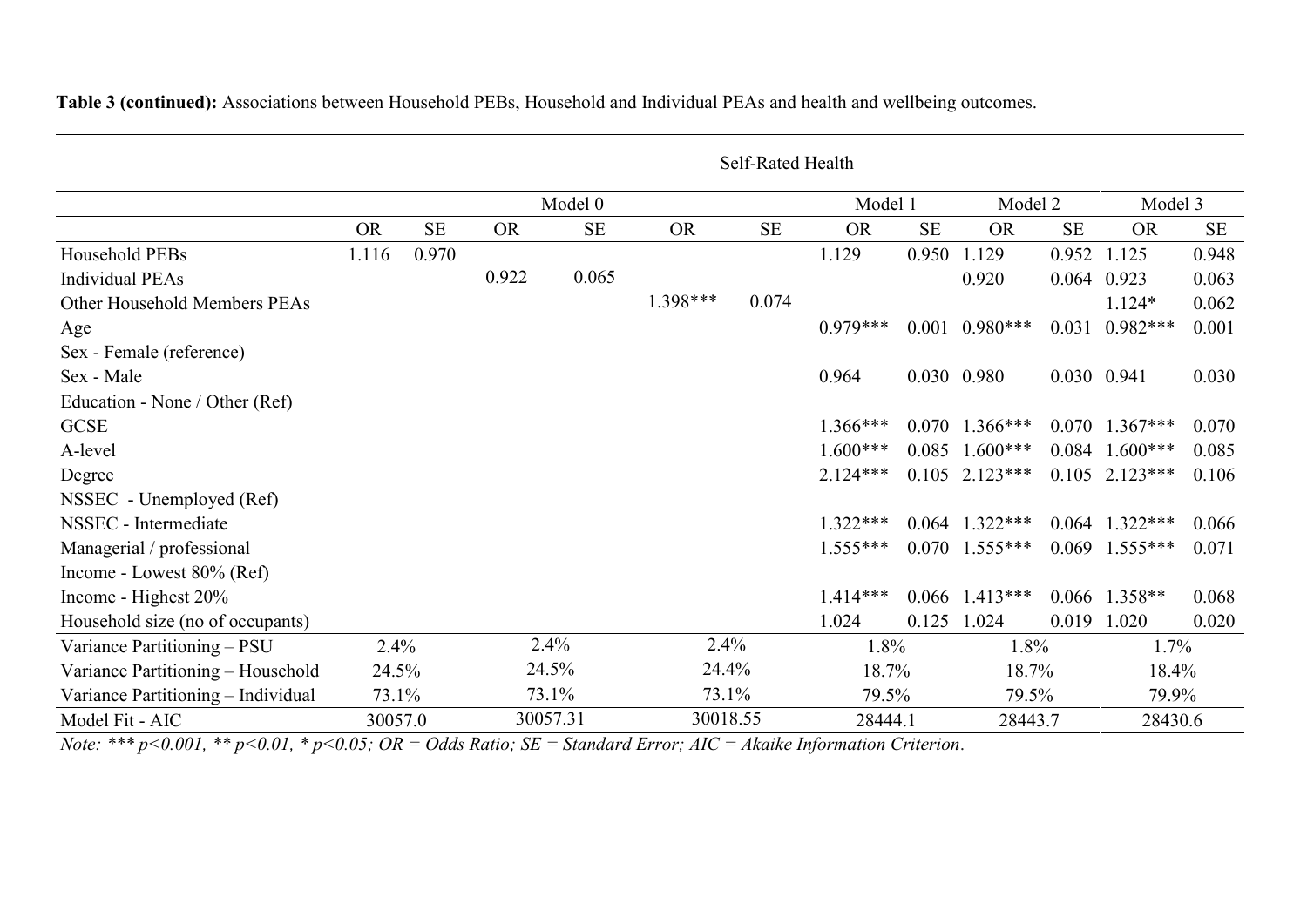|                                    | Mental Health |           |           |           |             |           |             |           |                                                       |           |                   |           |
|------------------------------------|---------------|-----------|-----------|-----------|-------------|-----------|-------------|-----------|-------------------------------------------------------|-----------|-------------------|-----------|
|                                    |               |           | Model 0   |           |             |           | Model 1     |           | Model 2                                               |           | Model 3           |           |
|                                    | Coeff         | <b>SE</b> | Coeff     | <b>SE</b> | Coeff       | <b>SE</b> | Coeff       | <b>SE</b> | Coeff                                                 | <b>SE</b> | Coeff             | <b>SE</b> |
| Household PEBs                     | $-0.365$      | 0.195     |           |           |             |           | $-0.329$    | 0.194     | $-0.328$                                              | 0.193     | $-0.325$          | 0.193     |
| <b>Individual PEAs</b>             |               |           | $0.425**$ | 0.157     |             |           |             |           | $0.431**$                                             |           | $0.156$ $0.407**$ | 0.156     |
| Other Household Members PEAs       |               |           |           |           | $-0.827***$ | 0.118     |             |           |                                                       |           | $-0.555***$       | 0.127     |
| Age                                |               |           |           |           |             |           | $-0.006***$ |           | $0.002 -0.006***$                                     | 0.002     | $-0.006**$        | 0.002     |
| Sex - Female (reference)           |               |           |           |           |             |           |             |           |                                                       |           |                   |           |
| Sex - Male                         |               |           |           |           |             |           |             |           | $-0.917***$ 0.115 $-0.918***$ 0.068 $-0.899***$ 0.068 |           |                   |           |
| Education - None / Other (Ref)     |               |           |           |           |             |           |             |           |                                                       |           |                   |           |
| <b>GCSE</b>                        |               |           |           |           |             |           |             |           | $-0.476***$ 0.114 $-0.473***$ 0.115 $-0.462***$ 0.114 |           |                   |           |
| A-level                            |               |           |           |           |             |           |             |           | $-0.615***$ 0.118 $-0.613***$ 0.118 $-0.612***$       |           |                   | 0.118     |
| Degree                             |               |           |           |           |             |           |             |           | $-0.703***$ 0.109 $-0.700***$ 0.110 $-0.697***$ 0.109 |           |                   |           |
| NSSEC - Unemployed (Ref)           |               |           |           |           |             |           |             |           |                                                       |           |                   |           |
| NSSEC - Intermediate               |               |           |           |           |             |           | $-0.256*$   |           | $0.109 - 0.256*$                                      |           | $0.109 - 0.249*$  | 0.109     |
| Managerial / professional          |               |           |           |           |             |           | $-0.213*$   |           | $0.099 - 0.216*$                                      |           | $0.099 - 0.214*$  | 0.099     |
| Income - Lowest 80% (Ref)          |               |           |           |           |             |           |             |           |                                                       |           |                   |           |
| Income - Highest 20%               |               |           |           |           |             |           | $-0.599***$ |           | $0.106 -0.599***$                                     |           | $0.107 -0.572***$ | 0.107     |
| Household size (no of occupants)   |               |           |           |           |             |           | $-0.105*$   | 0.044     | $-0.106*$                                             | 0.044     | $-0.032$          | 0.047     |
| Variance Partitioning - PSU        | 1.4%          |           | 1.4%      |           | 1.4%        |           | 1.1%        |           | 1.1%                                                  |           | 1.1%              |           |
| Variance Partitioning - Household  | 23.9%         |           | 23.9%     |           | 23.7%       |           | 23.7%       |           | 23.8%                                                 |           | 23.7%             |           |
| Variance Partitioning - Individual | 74.7%         |           | 74.7%     |           | 74.9%       |           | 75.2%       |           | 75.1%                                                 |           | 75.2%             |           |
| Model Fit - AIC                    | 135696.9      |           | 135699.1  |           | 135657.2    |           | 135327.9    |           | 135322.2                                              |           | 135305.3          |           |

*Note: \*\*\* p<0.001, \*\* p<0.01, \* p<0.05; Coeff = Coefficient; SE = Standard Error; AIC = Akaike Information Criterion*.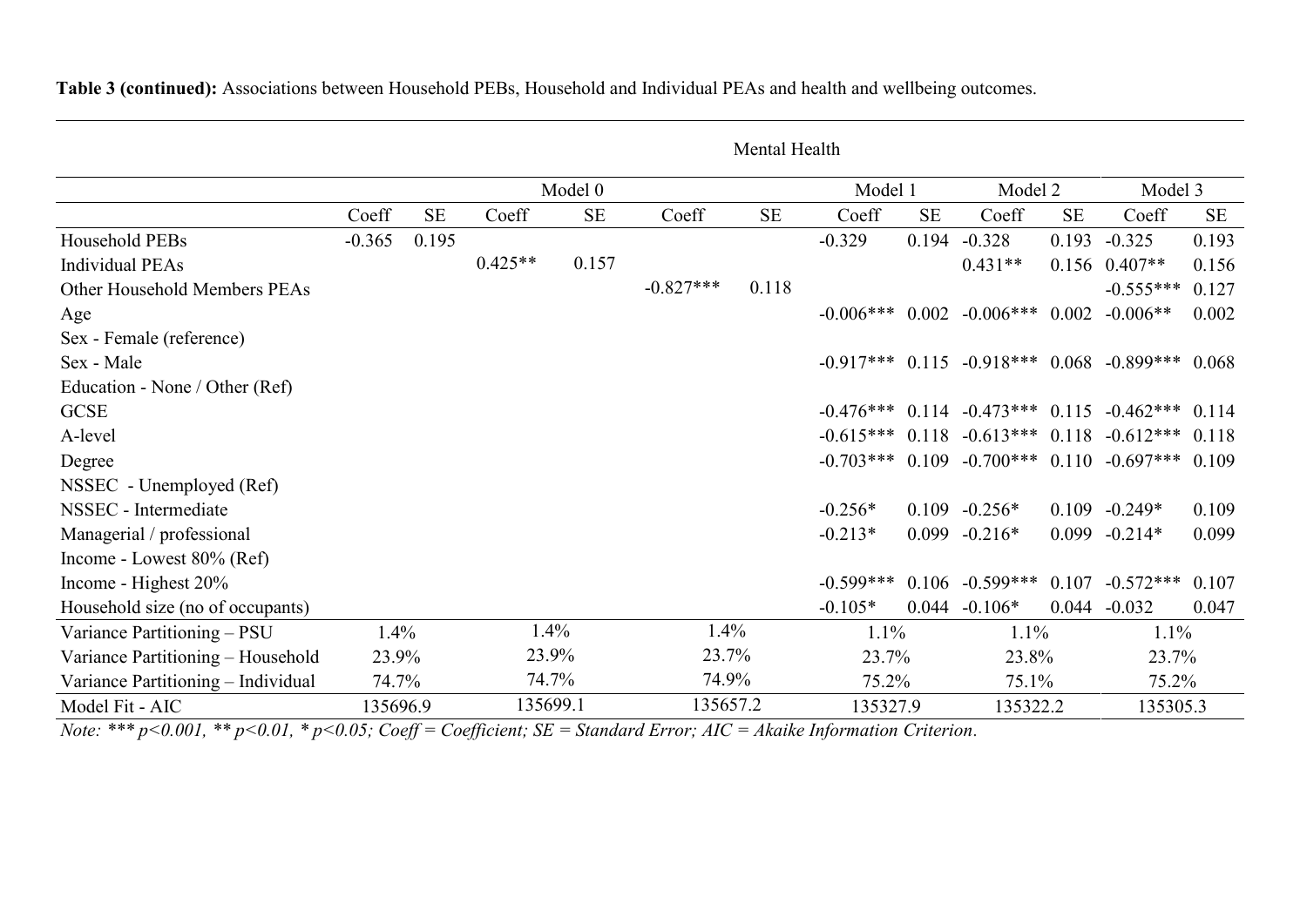|                                    | Physical Quality of Life |           |       |          |            |          |            |       |                   |       |                  |           |  |
|------------------------------------|--------------------------|-----------|-------|----------|------------|----------|------------|-------|-------------------|-------|------------------|-----------|--|
|                                    |                          |           |       | Model 0  |            |          | Model 1    |       | Model 2           |       | Model 3          |           |  |
|                                    | Coeff                    | <b>SE</b> | Coeff | $\rm SE$ | Coeff      | $\rm SE$ | Coeff      | SE    | Coeff             | SE    | Coeff            | <b>SE</b> |  |
| Household PEBs                     | 0.074                    | 0.416     |       |          |            |          | 0.135      | 0.353 | 0.135             | 0.353 | 0.130            | 0.353     |  |
| <b>Individual PEAs</b>             |                          |           | 0.159 | 0.328    |            |          |            |       | 0.047             | 0.294 | 0.040            | 0.294     |  |
| Other Household Members PEAs       |                          |           |       |          | $2.173***$ | 0.248    |            |       |                   |       | $0.635**$        | 0.235     |  |
| Age                                |                          |           |       |          |            |          | $-0.212**$ | 0.044 | $-0.212***$       | 0.044 | $-0.212***$      | 0.004     |  |
| Sex - Female (reference)           |                          |           |       |          |            |          |            |       |                   |       |                  |           |  |
| Sex - Male                         |                          |           |       |          |            |          | $0.354**$  |       | $0.133$ $0.353**$ |       | $0.133$ $0.329*$ | 0.133     |  |
| Education - None / Other (Ref)     |                          |           |       |          |            |          |            |       |                   |       |                  |           |  |
| <b>GCSE</b>                        |                          |           |       |          |            |          | $2.865***$ |       | $0.216$ 2.865***  |       | $0.216$ 2.853*** | 0.216     |  |
| A-level                            |                          |           |       |          |            |          | $2.845***$ |       | $0.223$ 2.845***  |       | $0.222$ 2.844*** | 0.223     |  |
| Degree                             |                          |           |       |          |            |          | $3.457***$ |       | $0.206$ 3.457***  |       | $0.206$ 3.454*** | 0.206     |  |
| NSSEC - Unemployed (Ref)           |                          |           |       |          |            |          |            |       |                   |       |                  |           |  |
| NSSEC - Intermediate               |                          |           |       |          |            |          | $3.127***$ |       | $0.206$ 3.127***  |       | $0.206$ 3.118*** | 0.206     |  |
| Managerial / professional          |                          |           |       |          |            |          | $3.576***$ |       | $0.187$ 3.576***  |       | $0.187$ 3.573*** | 0.187     |  |
| Income - Lowest 80% (Ref)          |                          |           |       |          |            |          |            |       |                   |       |                  |           |  |
| Income - Highest 20%               |                          |           |       |          |            |          | $1.772***$ | 0.193 | $1.772***$        |       | $0.193$ 1.742*** | 0.193     |  |
| Household size (no of occupants)   |                          |           |       |          |            |          | $-0.981$   | 0.079 | $-0.982$          | 0.079 | $-0.178$         | 0.085     |  |
| Variance Partitioning - PSU        | $2.0\%$                  |           |       | 2.0%     | 2.0%       |          | 1.8%       |       | 1.8%              |       | 1.8%             |           |  |
| Variance Partitioning - Household  | 28.7%                    |           | 28.7% |          | 28.2%      |          | 13.6%      |       | 13.6%             |       | 13.5%            |           |  |
| Variance Partitioning - Individual | 69.3%                    |           |       | 69.3%    | 69.8%      |          | 84.6%      |       | 84.6%             |       | 84.7%            |           |  |
| Model Fit - AIC                    | 167986.0                 |           |       | 167991.8 | 167915.7   |          | 162967.3   |       | 162969.3          |       | 16296.0          |           |  |

*Note: \*\*\* p<0.001, \*\* p<0.01, \* p<0.05; Coeff = Coefficient; SE = Standard Error; AIC = Akaike Information Criterion*.